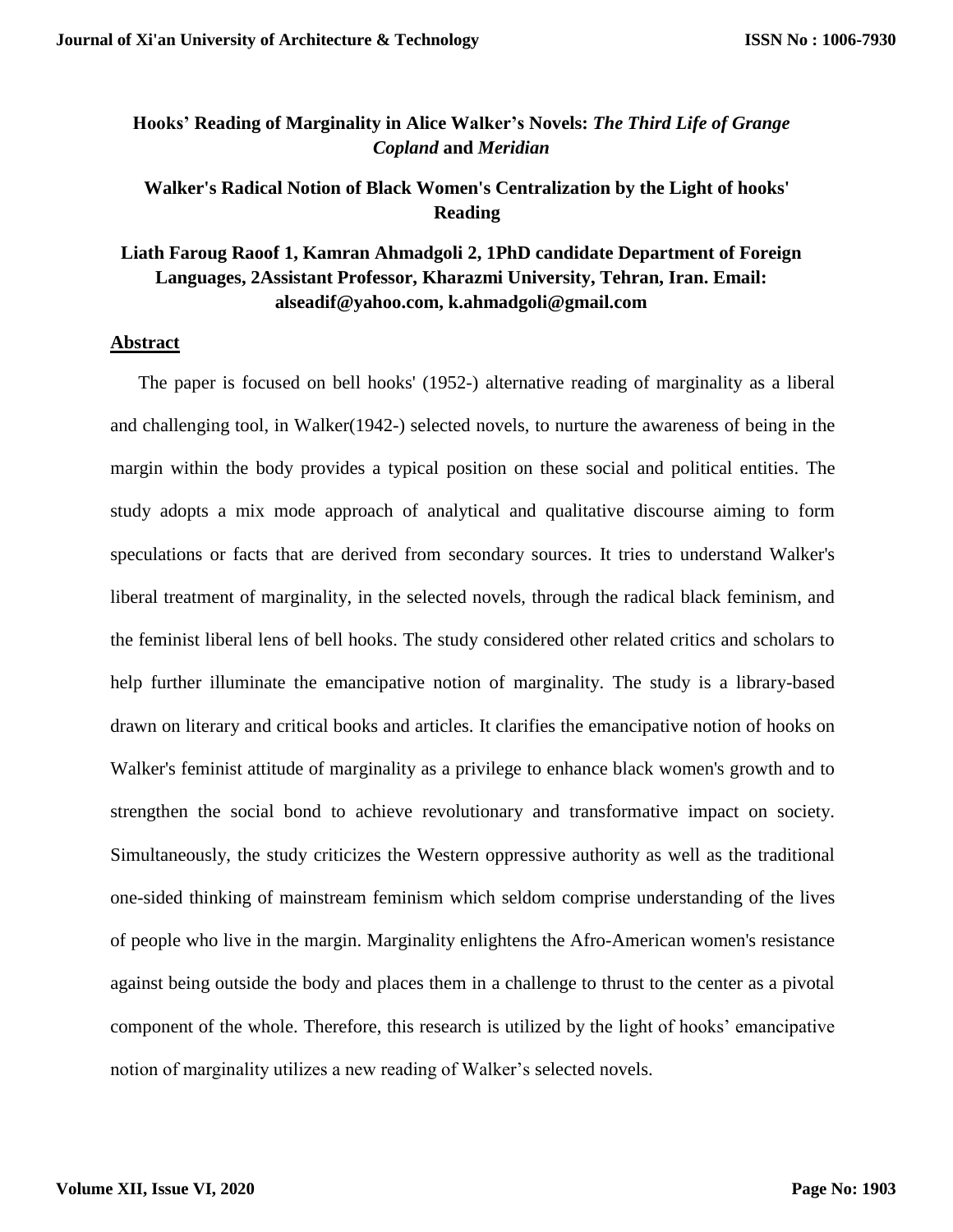# *Keywords: Black Feminism, Alice Walker, Bell Hooks, marginality, Meridian, The Color Purple* **1.1.Introduction**

 Marginality is the process of excluded or eliminated individuals or groups from the mainstream of society or political norms. Marginalized people often find themselves stuck between two different cultures. Robert Park defined this phenomenon as "cultural hybrid… the marginal man that the conflicting culture meet and fuse" (881). 'Marginality', for hooks, is the place that the oppressed people need to hold on as an agent of resistance. "Being different is not faulty, but rather it makes you more distinctive and unique. To be in the margin is to be part of the whole but outside the main body… There were laws to ensure our return. To not return was to risk being punished. Living as we did-on the edge-we developed a particular way of seeing reality. We looked both from the outside in and from the inside out. We focused our attention on the center as well as on the margin. We understood both" (*hooks Feminist* ix). Our survival depends on an ongoing public awareness of the distinction between margin and the center and an ongoing private acknowledgment that we are a necessary, vital part of that whole.

Gloria Jean Watkins is famous with her great-grandmother, bell Blair hooks (bell hooks), an Afro-American professor, a prolific writer of over thirty effective books about social activity, feminist, and intersectionality, Racism, sexuality, and patriarchy. Her main goal in writing is to put things together and make them meaningful to describe the perpetuation system of oppression, class domination and women struggle to disclose their free impression. one distinguished thing about bell hooks that is unlike most of the other writers, she does not like to capitalize her name's initial letter as much she wants to find herself in her works, ideas and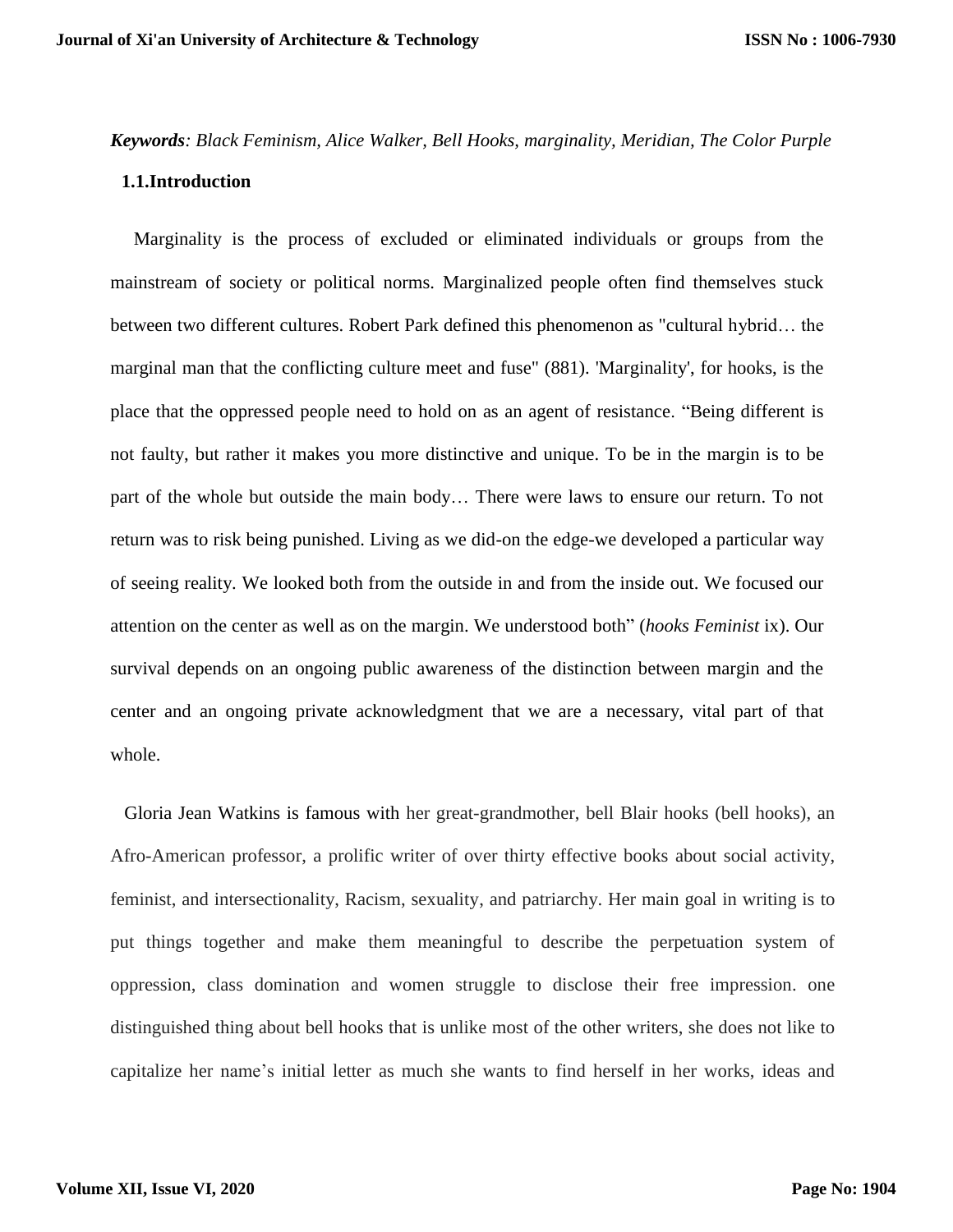notions. In her book *Feminist Theory: from Margin to Center*, she reveals confinement of segregation system in black people's social life, the town where they live, railroad, roads and education institutions evoking of marginality, "Across those tracks were paved streets, stores we could not enter, restaurants we could not eat in, and people we could not look directly in the face. Across those tracks was a world we could work in as maids, as janitors, as prostitutes, as long as it was in a service capacity" (xi). In most of her books, she underlies the marginalized jeopardy that people face everywhere in the process of searching for an identity. However, black feminism establishes a fair debate to include all women to improve their conditions and to illuminate the hurdles that subjugate and marginalize them, it lacks the comprehensive vision and intention to address the issue of all women, besides it has little concerns about the effect of sexism on Afro-American women comparing with racism impact. According, discriminated women seem less enthusiastic to join or support this movement. The shallow treatment of mainstream feminist leads to birth black feminist as "a movement to end sexism, sexist exploitation, and oppression"(hooks *Feminism for Every* viii). It is initiated from convection to move beyond sexism and racism because gender oppression is commonly intertwined, to separate it will deny the identity of black women. Therefore, black feminism enthusiastically encourages everyone, whether female or male, to be free from the yokes imposed by sexism, subjugation, and violence.

 hooks illustrates that Afro-Americans as being marginalized by domineering white culture, along with the most devastated "black male political leaders upheld patriarchal values…they encouraged black women to assume a more subservient role" (*AINT I* 4). Her notions encourage black women to repel against the endeavors of social power to coerce them in playing an inferior role that they should thrust to the center as a vigorous minority of a whole, and they have to be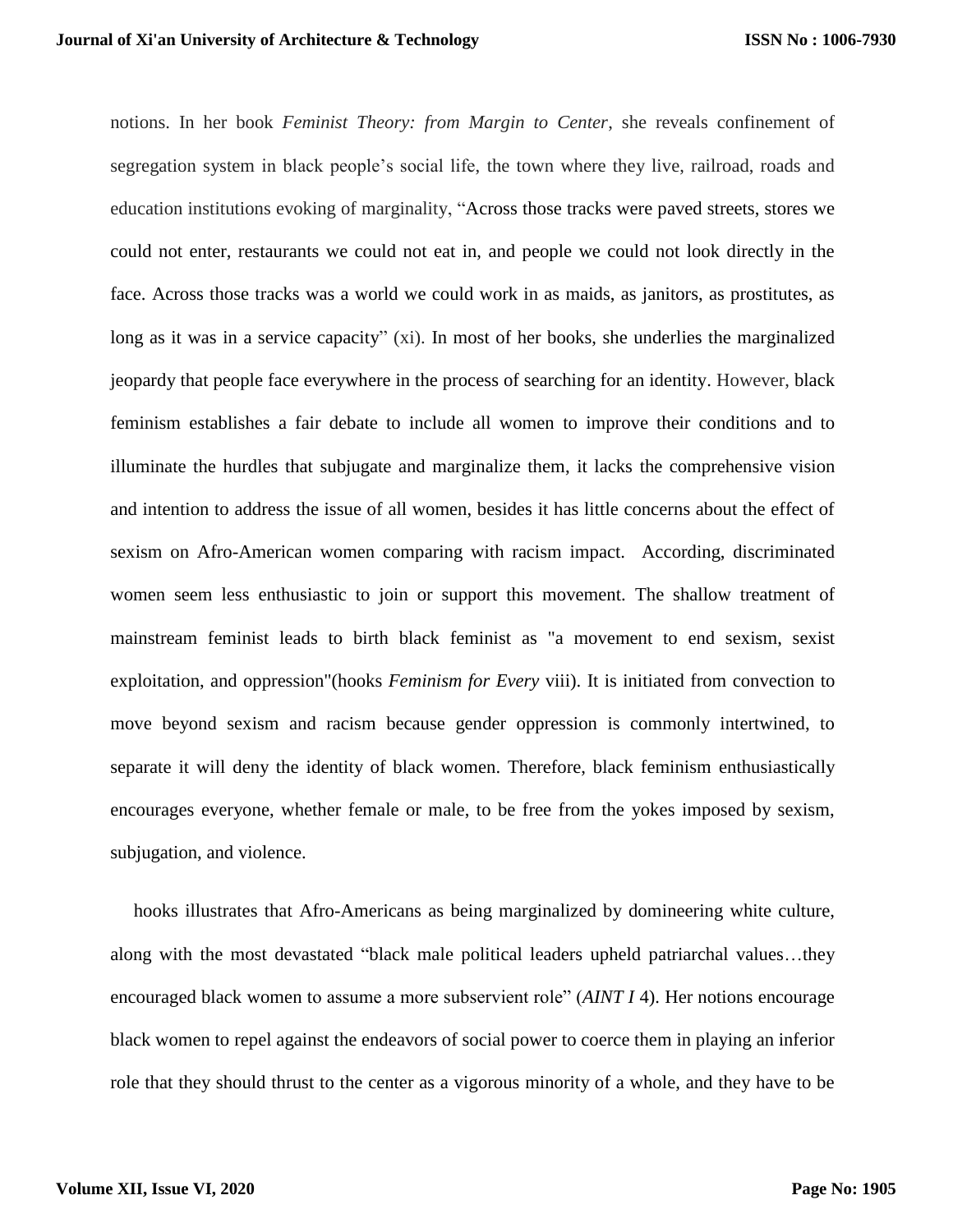proud of their unique identity. On the other hand, "Walker's work exemplifies these fundamental influences within Black women's intellectual traditions. Walker describes how her outsider-within location influenced her thinking: 'I believe … that it was from this period—from my solitary, lonely position, the position of an outcast that I began really to see people and things, really to notice relationships'"(Collins 12). Besides hooks further argues that being marginalized enables us to conceptualize things as "both from the outside in and from the inside out" (*Feminist* ix). Black feminism promotes its ongoing awareness to resist oppression and segregation. Central to living in the minority means refusing the intended position that the patriarchy wants you to be. She illustrates that Marginality should not be viewed as a token of depression, but fairly as spectacles of confrontation which is necessary for the oppressive authority. "We had always to return to the margin, to cross the tracks, to shacks to shacks and abandoned houses on the edge of town" (hooks *Feminist* xi). Preventing being totally insiders in any of these venues of discourse, Afro-Americans have a better angle to visualize the social, political and academic entities (Collins 12).

 One of the issues, Walker's *The Third Life of Grange Copland* and *Meridian* meant to disclose is the dilemma of Afro-American women's marginalization that habitually devaluates them as black and women. Patriarchal and imperialistic authority oppresses and terrorizes black women extra more compares with black men under a fake assumption that black women are superwomen. Lafontant Beauboeuf asserts that false stereotype is attached to black women, of being 'Superwomen', Jezebel' and Mammy [\(7\)](file:///E:/Chapter%2033%20three/final/final%20draft%20chapter%203.docx%23beauboeuf), these claims are functioning in the mind of Western women and permitting them to ignore black women plights and in same time perpetuating black women's victimization. Greene, Deric and Felicia Stewart further state "racism's embedded nature in social structures, as well as attitudes and beliefs, continues to put African-Americans back in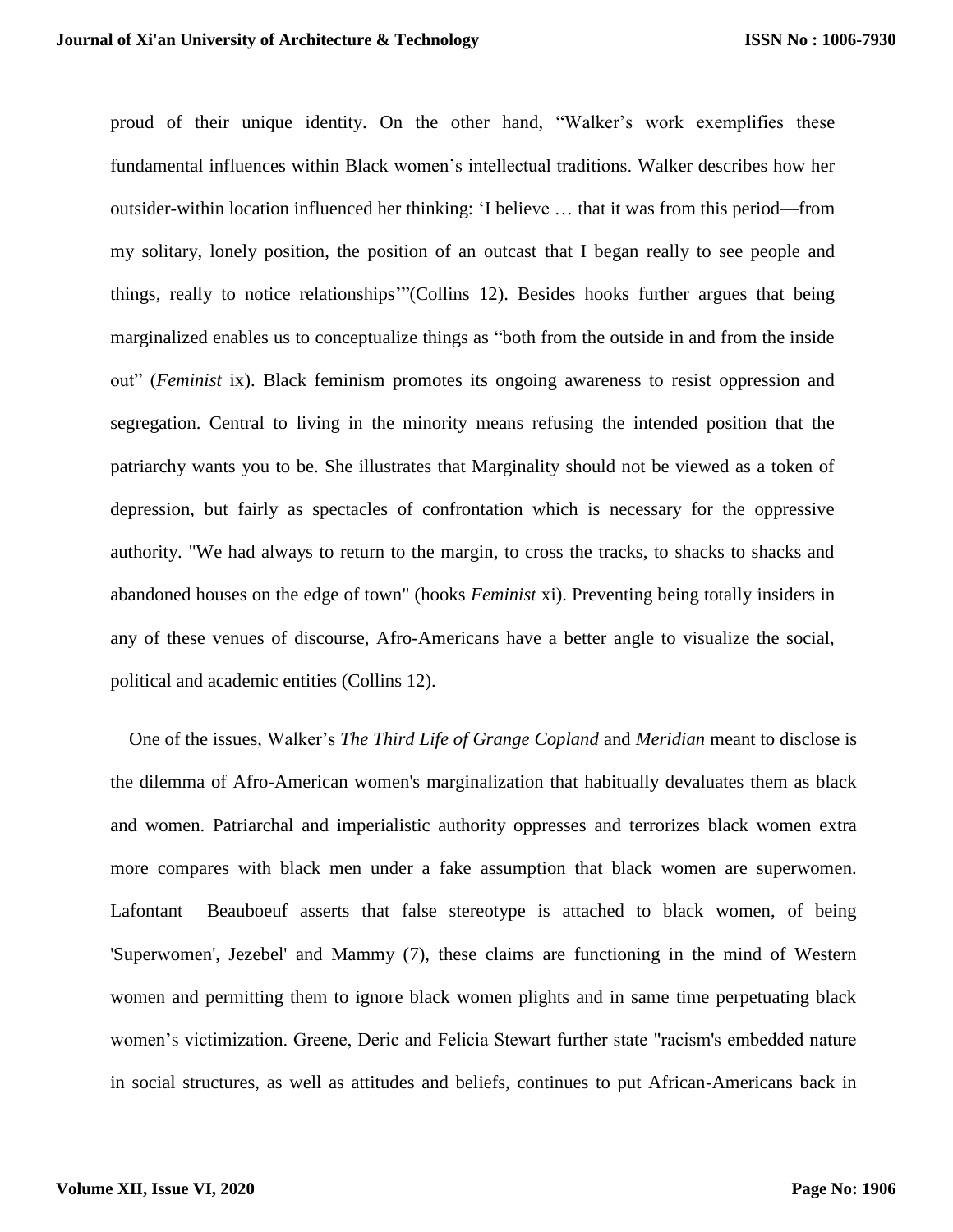place" (118). Due to the intentional ignorance, hatred and mistreated black women cope with racist and sexist oppression, they grow helpless to change their life circumstances. However, the intended novels visualize the role of the marginality of black women as a probable venue of protesting and struggle. Black women employ many strategies of struggles, "the marginality that accompanies outsider-within status can be the source of both frustration and creativity"(Collins 268). Afro-American women subvert the enforced segregation strategy to coexist with the context of 'outsidewithin' as sources of awareness inquiry. Marginality enhances and strengthens the relationships among black women within their families and their society. By dealing with the idea of marginality, they must contend with the fact and rhetoric that identifies their racial and sexist separation within the abounding of progressively protesting connection.

Both Walker and hooks believe that the impression of women is neither a simple or naïve thing, nor all women face the same discrimination, besides it is not right to gather them in one category. hooks underlies the critical regionalism and its theories and politics of spatial culture as a way of thinking through issues of race and gender oppression in the United States and the globalized world. "the attempt to expose the commonalities between gender oppression and environmental destruction that is mainly a product of patriarchal dominance; and the praxis of combining feminism and ecological thought to work toward egalitarian, nonhierarchical structures" (Houten 3). Common oppression is a slogan, mainstream feminism calls for it and patriarchy promotes it for extra social and political oppression which is alienated many discriminated, working-class and non-white women. Utilitarian thinking assumes all women suffer from the same oppression that Western women cope and idealizes it as an exemplary case for discriminated and exploited women from different countries, authenticity, region, class. Such generalization is not only kept women separated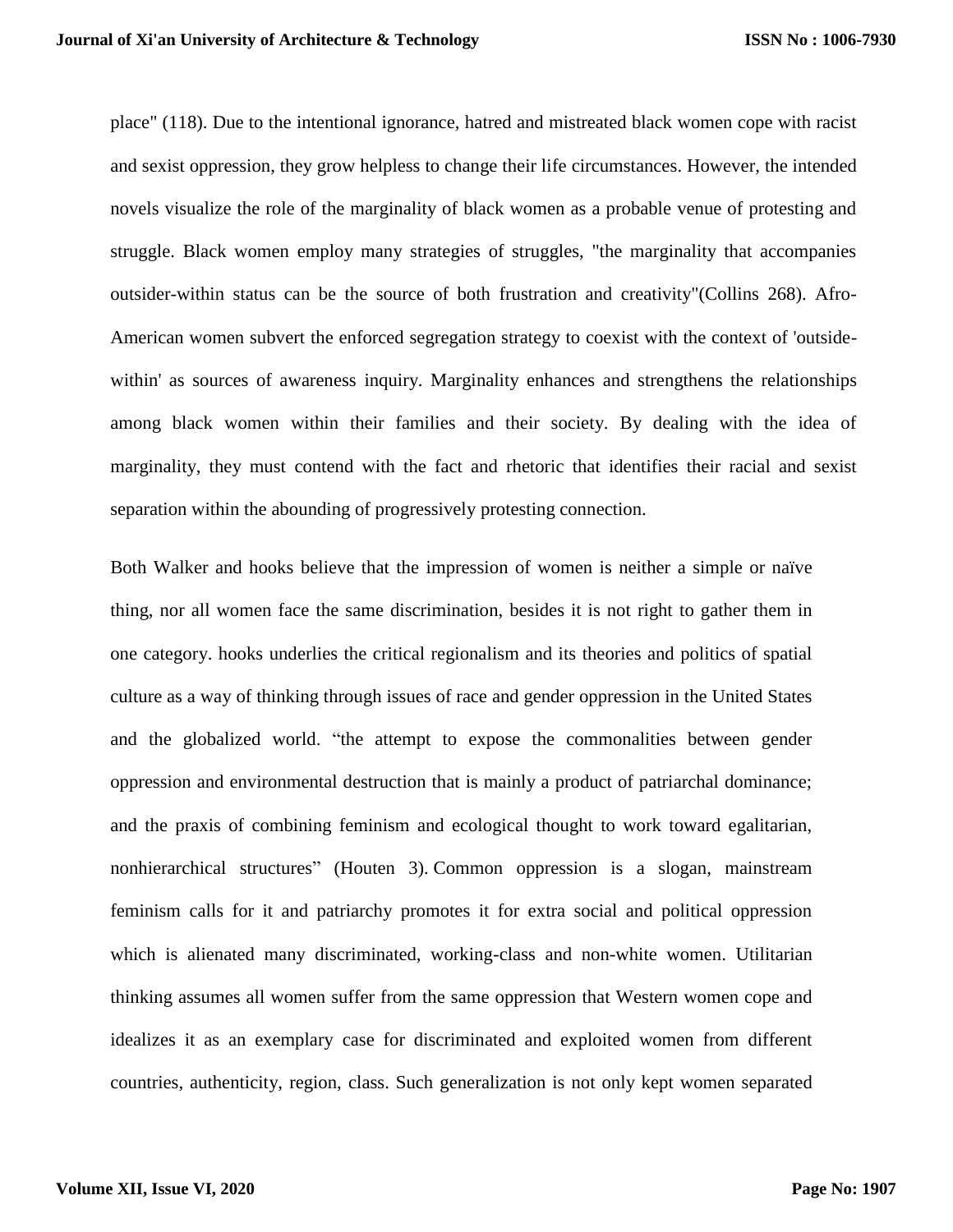but also creates rage and hate among women from different background. Hooks asserts, "internalized racism, which may lead us to feel self-hate, to vent anger and rage at injustice at one another rather than at oppressive forces, to hurt and abuse one another, or to lead one ethnic group to make no effort to communicate with another"(*Feminist* 55). However, embracing our differences is the best solution for women to feel a sense of women's solidarity, by understanding our cultures, exchanging our knowledge and skills, and gaining strength from our diversity. Besides, it will lead to exchange more experiences, offer a way of expanding political strategies through political, economic, social, and cultural lines.

Likewise, by drawing on walker's technique in confronting the oppressive authority based on her protagonists' personal skills and potentiality and the surrounding environmental conditions. Therefore, her heroines is not only different from one another, but they are also different through the life stages of the same heroine. One may notice, in *The Third Life of Grange Copland,* even though Ruth has a safe and secure environment provided by her grandpa Grange Copland, sustaining her individuality and free perspective about her position in the center of her society. She deicide to moves to the larger world, away from South, "Ruth's story offers considerable hope because she can leave the South, rejecting the racist world which destroys Brownfield and, in so doing, move toward a larger, freer world which offers her fresh possibilities"(Bulter 196). In *Meridian*, The case is different. Meridian's, who the novel carries her name, however, her rebellious spirit is inspired by the essences of the new generation, attending with full protesting power to raise her collective voice against the imperialistic institution of racism and sexism, her deep conscious rooted in South cherishing her to be more appealing among her people. She returns to her hometown to join the "voice of millions who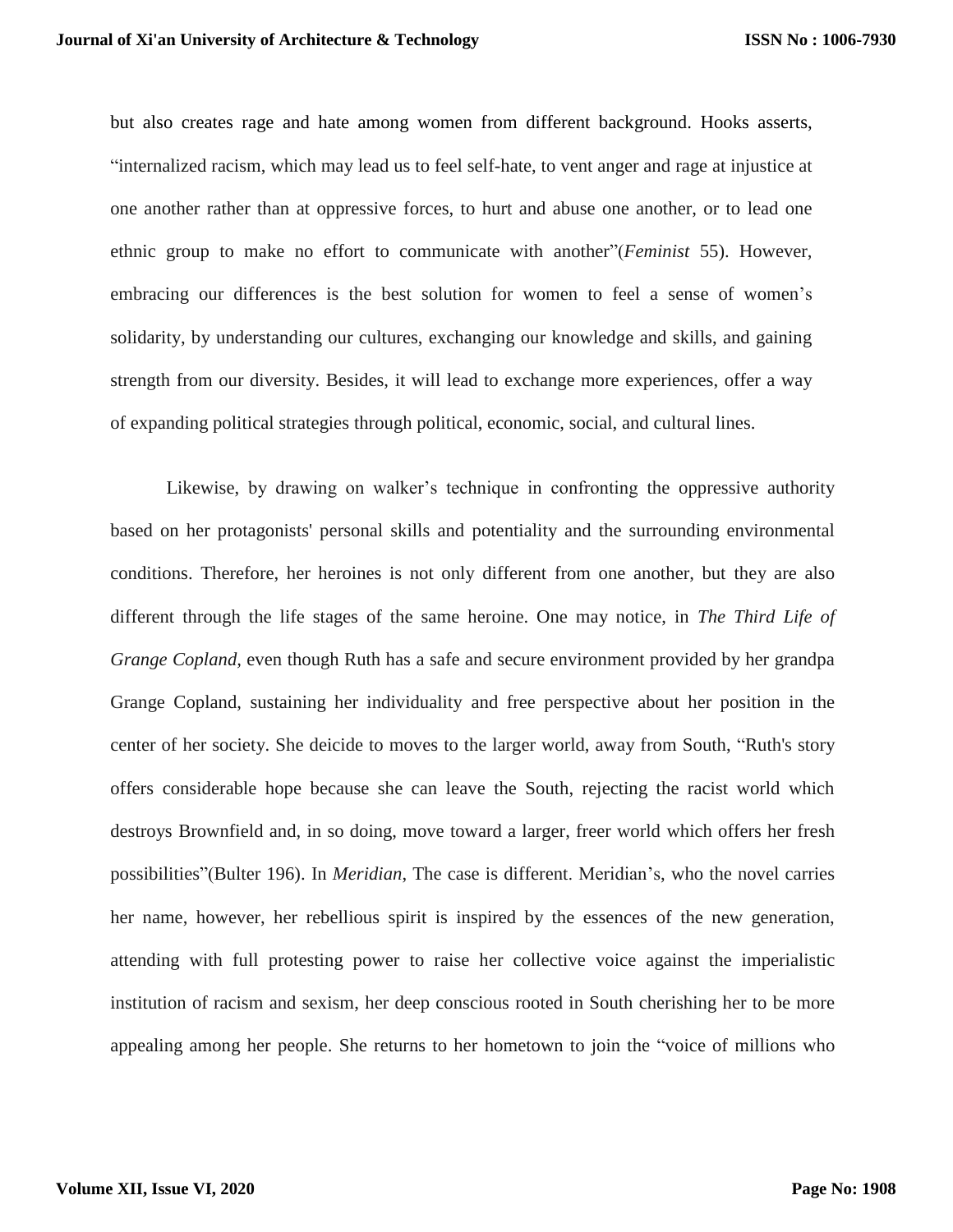could no longer speak" (Walker *Meridian*199). She stays in her small town encouraging black citizens to participate in elections and tries to educate them about the importance of voting.

#### **1.2. Defending Marginality from Black Feminism Point of View**

 The capitalist patriarchy can gather the greatest worth by vitally constructed and commodified black people, "the development of the capitalist state is integrally related to the underdevelopment and oppression of Black America" (Njee 4). The landowners make black people work on the farm for little money and treat them as slaves. They suffer a lot and earn nothing, but endless debt and subjugation. The consequences of the evilness of sharecropping increase the plight and sadness of black people which puts extra pressure on the weakest circle of family, women, and children. It cripples any attempt of warmth and successful domestic bond among black families. White supremacy uses the extreme exploitation and consumption to exhaust the other for satisfying their fantasy and arrogance which ultimately perpetuates the pattern of domination. (hooks *Race and Representation* 18).

The intended novels are a product of feminist representation of black American history which can give a depiction and validity to contemporary female activists about black women circumstances form 1930 to 1980 in the last century. They are a genuine attempt to disclose black women's impression, oppression, insanities, faithfulness, and victory. Walker's *The Third Life of Grange Copland* is a story of two generations explores the relationship between the fathers and children, and how it happens the mistreated child recycles the violence towards his family. It explores that female characters are doom for doing what male characters do as an outlet of their masculinity. The consenting with the notion of masculinity attribution superiority makes women be judged and criticized for things men feel proud of them so that Women are easily condemned as 'tramps' and 'traitors' when they do what men used to do whereas men remain the virtuous heroes (John 197).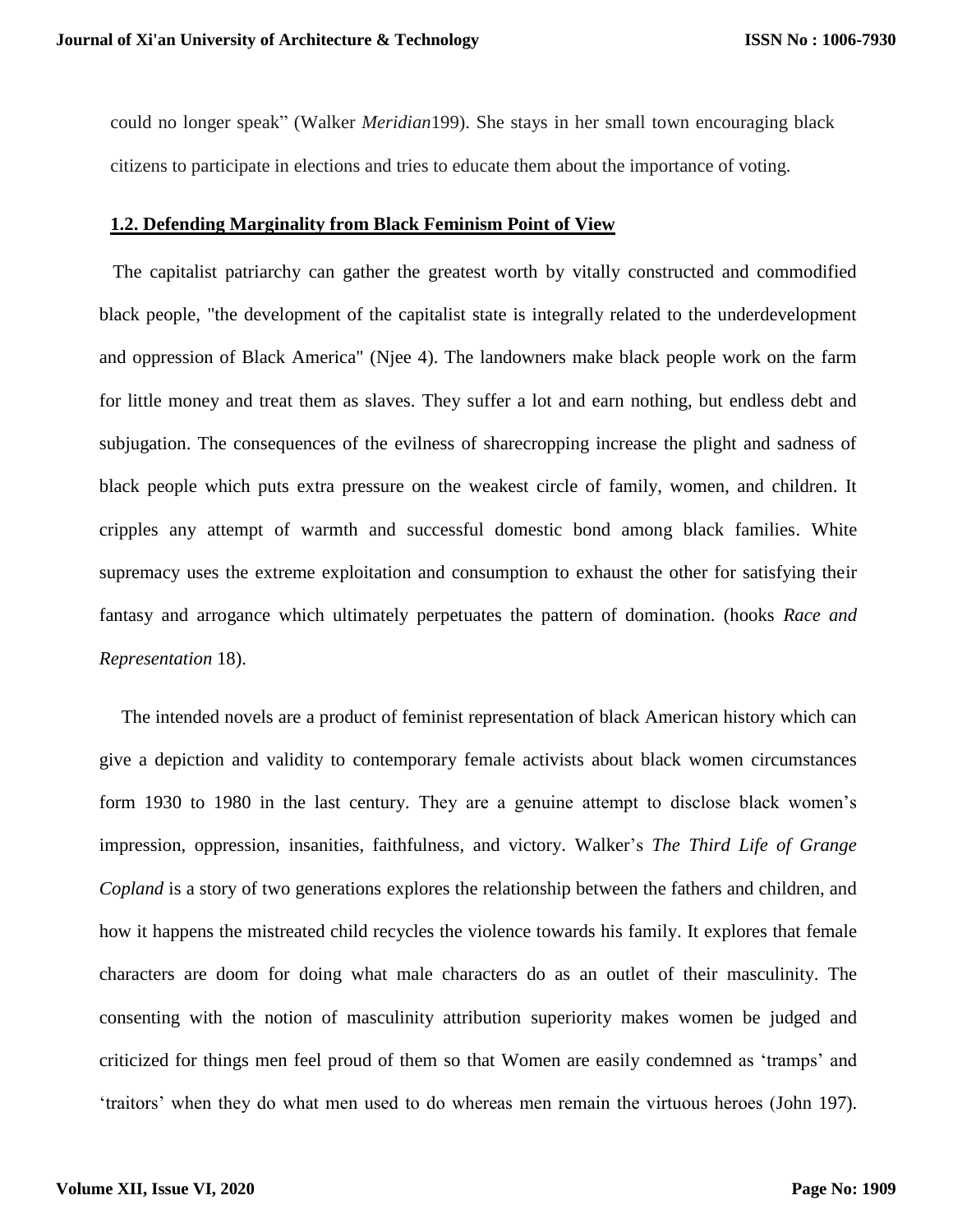The limitation of womanhood vision "condition us to devalue our femaleness and to regard race as the only relevant label of identification"(hooks *AINT I* 1). Black women are structured to deny their rights in the perspective of the brutal and harsh reality of racism. However, the political awaking movements which flourished in the '70s, appeal for true freedom from all entailed violence that deprived them of their basic rights. The black activists introduce a liberal debate on social equity and economic enhancement. If any development takes place for women, they, in return, will benefit all people. Women with good historical background and social experience have the opportunity, like black women activists during the Civil War, they can place the emancipative notion and feminist awareness. Walker foreshadows this fact, in *The Third Life of Grange Copland*, through her main heroine Ruth "was amazed to see real blacks and whites marching together in her home town! ...Their signs were strange and striking, IAM AN AMERICAN TOO! said one. THIS IS MY COUNTRY TOO! said another. I WANT FREEDOM TOO! " (254).

Both novels exhibit conventional heroines with a revolutionary plan and attitude, they gradually announce that sexism imposed rules do not suit them and they have to look for a better life. The female protagonists are depicted as courageous, independent and opinionated women who struggle racism and sexism oppressions to liberate themselves from cultural bias, misery, fear and underestimation by the patriarchal community. Black women's growing consciousness of wrong inflicted on them necessitates to find a definition of their needs and strategies for transformation and adopt a new vision for the future. Gerda Lerner in her book, *The creation of patriarchy*, rightly asserts:

In order to remedy this collective wrong, women organize in political, economic, and social life. This process also leads to new forms of woman's culture, forced upon women by the resistance they encounter, such as sex-segregated or separatist institutions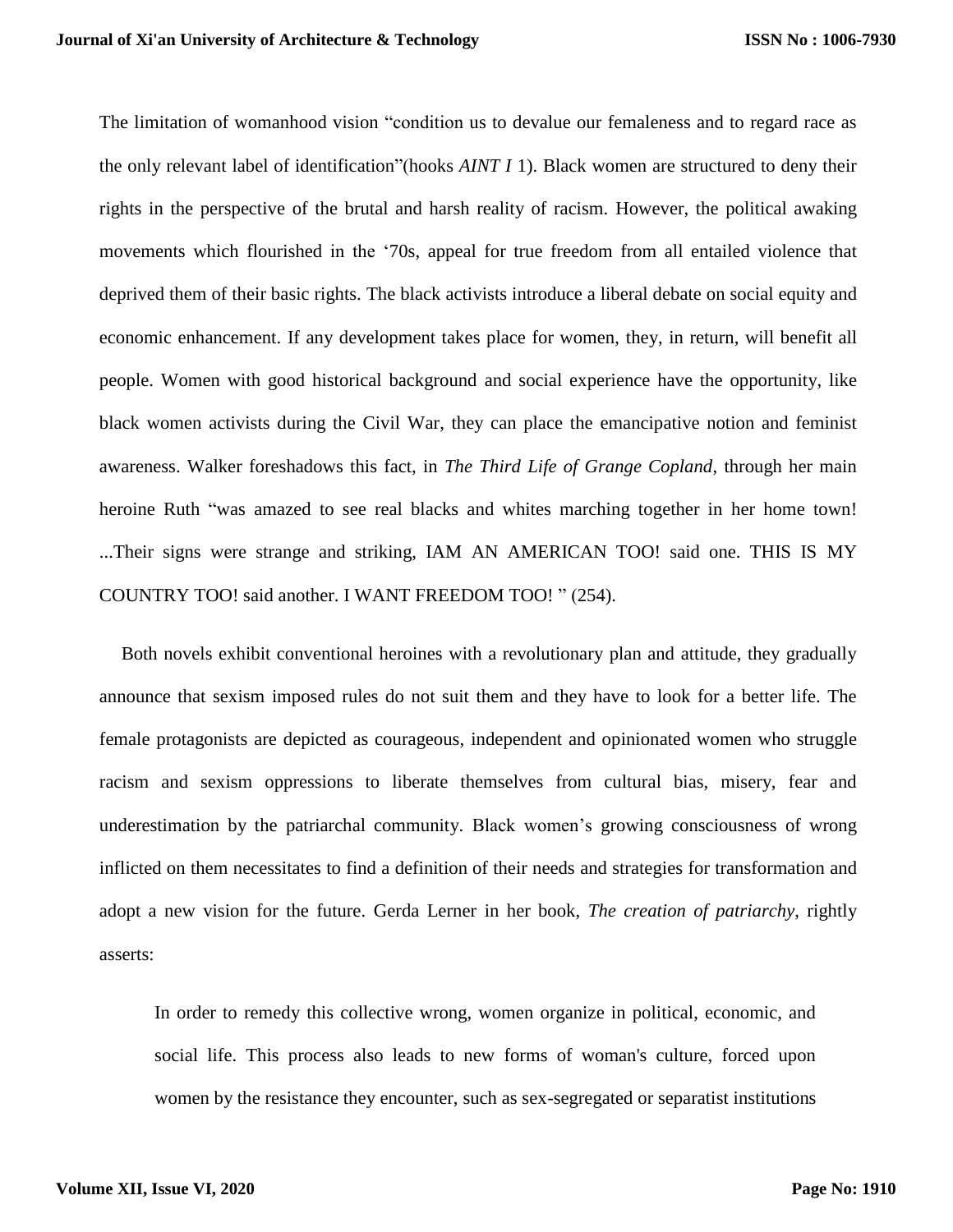or modes of living. Based on such experiences, women begin to define their own demands and to develop theory. At a certain level, women make the shift from and rocentricity, in which they have been schooled, to 'woman-centeredness'. (243)

Besides, relying on the richness of black history, women can initiate a fresh clarification within their fighting endeavor, guiding them to survival. It is very essential for protesting women to connect back with their roots, particularly when they live in manipulated degraded life meant to deflect them from their fair demands. They believe that they just like their follow man have the right to live decently and decide whatever the best for them.

Walker's early two novels, *The Third Life of Grange Copland* (1970) *and Meridian* (1976), have written in time Walker, as one of the black American activists, is not fully satisfied in how feminism deals with Afro-American and working women. However, Walker comes with new term ''Womanism" that calls for "survival and wholeness of entire people, male and female" (*Garden* xi), while hooks exclusively calls for radical feminism which is "a movement to end sexism, sexist exploitation, and oppression"(hooks *Feminism* viii). Their endeavors are eventually to enhance Afro-American women's conditions, by encouraging women to love and support each other in sorrow and happiness. Besides, they appreciate women's history, culture and accepting the other for what the other is without demands. hooks underlies certain pillars, such as genuine women's solidarity and centralization which the researcher finds, as a common notion used in Walker's writings too, as social context to allow black women reclaiming their freedom and identity.

## **1.3. The Impact of Racism and Sexism on Black Women's Life**

 The imperialistic patriarchy tries in any way possible to keep its vintage by destroying humanity, and especially the life of black people. Port, Hamilton, Henley & Pincus define racism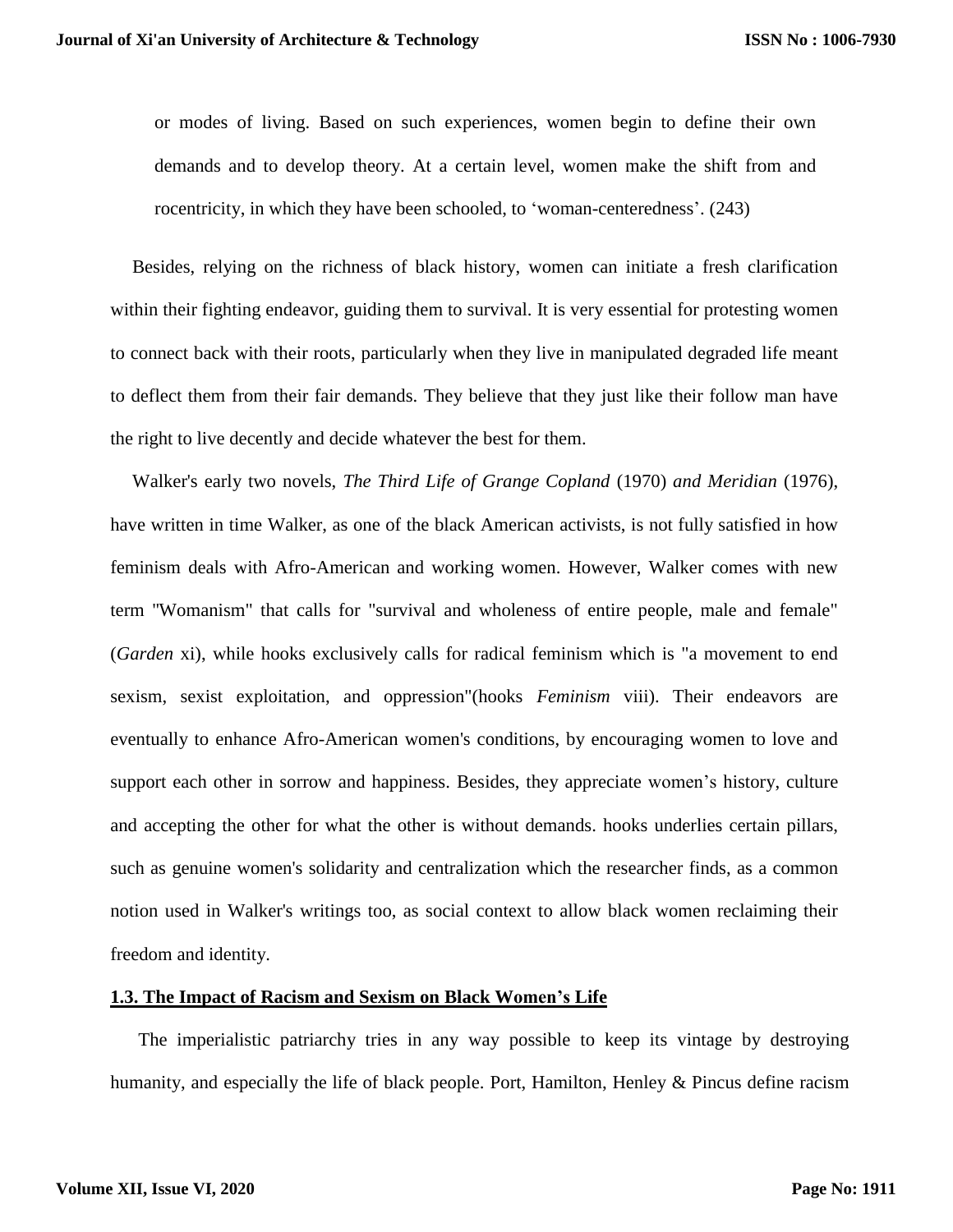and sexism as an institution, "comparisons have been made in terms of the processes involved in racism and sexism themselves: processes of individual stereotyping and prejudice as well as of institutional discrimination" (Smith et al 1). The consequences of such a definition result in both black men and women being precluded from social, educational and economic institutions. The response to the discrimination and social segregation relates to the oppressed people's physical and mental nature, such as black women grow more submissive and dependent, while black men become brutal and aggressive because they claim the position of over protection. Frances M. Beal asserts:

Black women somehow escaped this persecution and even contributed to this emasculation… black women in America justly be described as a 'slave of a slave.' By reducing the black man in America to such object oppression, the black woman had no protector and was used, and is still being used in some cases, as a scapegoat for the evils that this horrendous system has perpetrated on black men. Her physical image has been maliciously maligned; she has been sexually molested and abused by the white colonizer. (168)

 The identification with the worthlessness role of black women allows for further domination. The secondary prototype entailed to them become acceptant fact, even from the majority of oppressed women, and any objective group tries to questioning the degraded position of black women seems to deny as offending the presumable norm and decorum. However, at the beginning of the last century, black women activists challenge their conceiving low position entails to them by educating other women about the effect of sexism on social status. "It attempts to further the dialogue about the nature of the black woman's experience that began in 19th century America so as to move beyond racist and sexist assumptions about the nature of black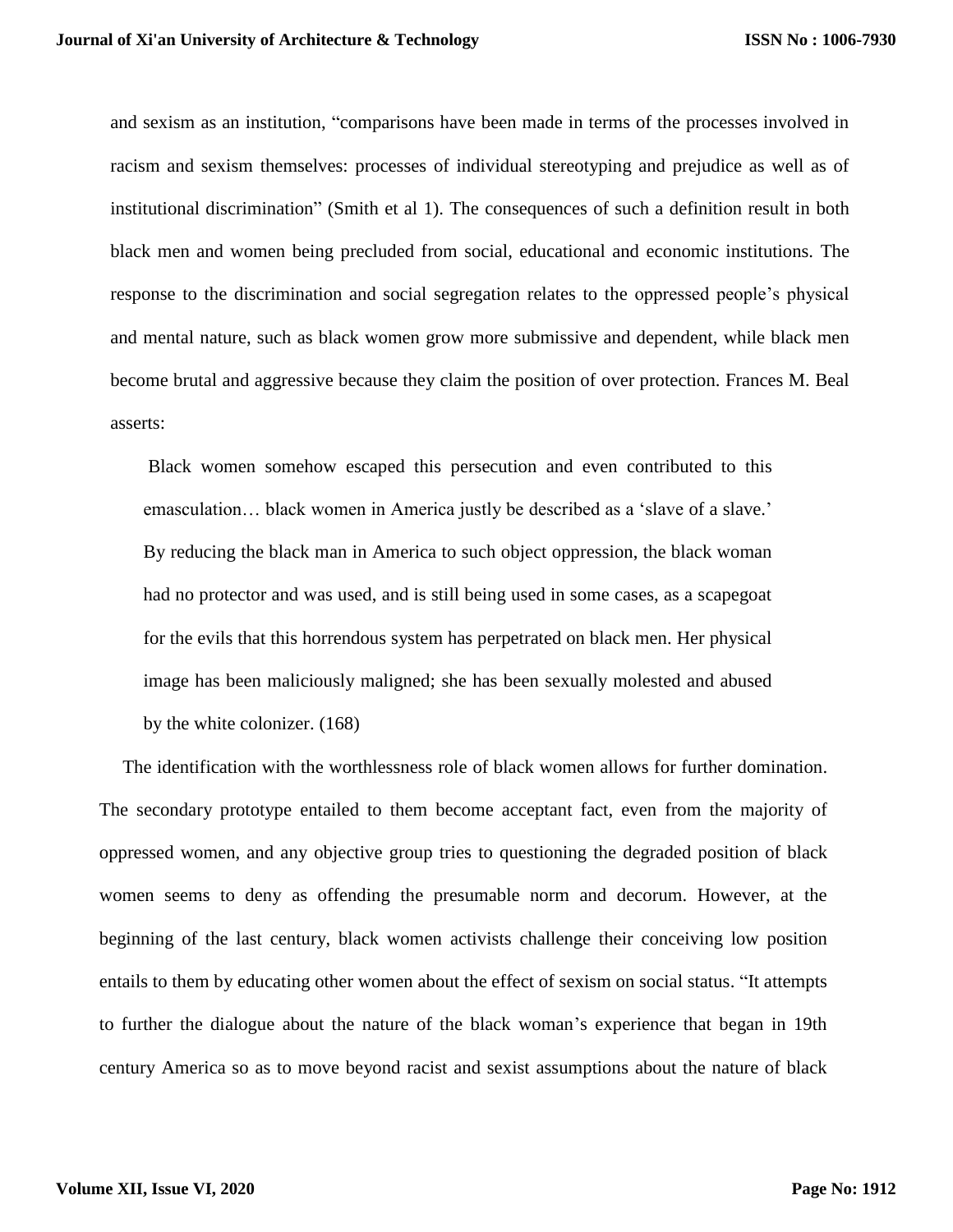womanhood to arrive at the truth of our experience". (hooks *AINT I* 13). Hook advocates for embracing black feminism not as a lifestyle or a habit but rather as a social and political solidarity to "an examination of the impact of sexism on the black woman during slavery, the devaluation of black womanhood, black male sexism, racism within the recent feminist movement, and the black woman's involvement with feminism" (*AINT I* 13). Black women have moved against the systematic domination and exploitation that shape their oppressed identity. Therefore, women have to shape a collective mass struggle than the isolated appeal.

Walker brightly explores the sharecropping system in which Grange's family is completely destroyed by the social power of sexism and racism. Grange flees to North, leaving his wife, Margaret, alone and prey for internal doubt and external weakness and submission until she commits suicide. Brownfield's expanding plight traps him in moral emptiness and turns him to be a paragon of failure father in the future. Mem is agonized by racial exploitation of her society and domestic violence of her husband and negligence of her mother's figure; she falls in constant depression and eventually she is murdered with cold blood. "Black men are marginalized in society and are supposed to obey their white masters, they, in turn, impose these pressures on their family members" (Sedehi et al 968). However, away from the obscenity of the South, Grange is touched by the spiritual power of redemption that becomes the seed of narrative shifting toward nurturing the protesting struggle. Once the farm was a representative of oppression zoon, now it becomes the protection place for Ruth to live peacefully, under her Grandpa's custody, and to thrust to a larger world of freedom.

 *Meridian* represents several negative prototypes of racial exploitations and absolute male domination. Meridian's story begins with a racial act when the imperialistic authority confiscates their family land, which belongs to her grandmother, Feather Mae, the Serpent Park. "When her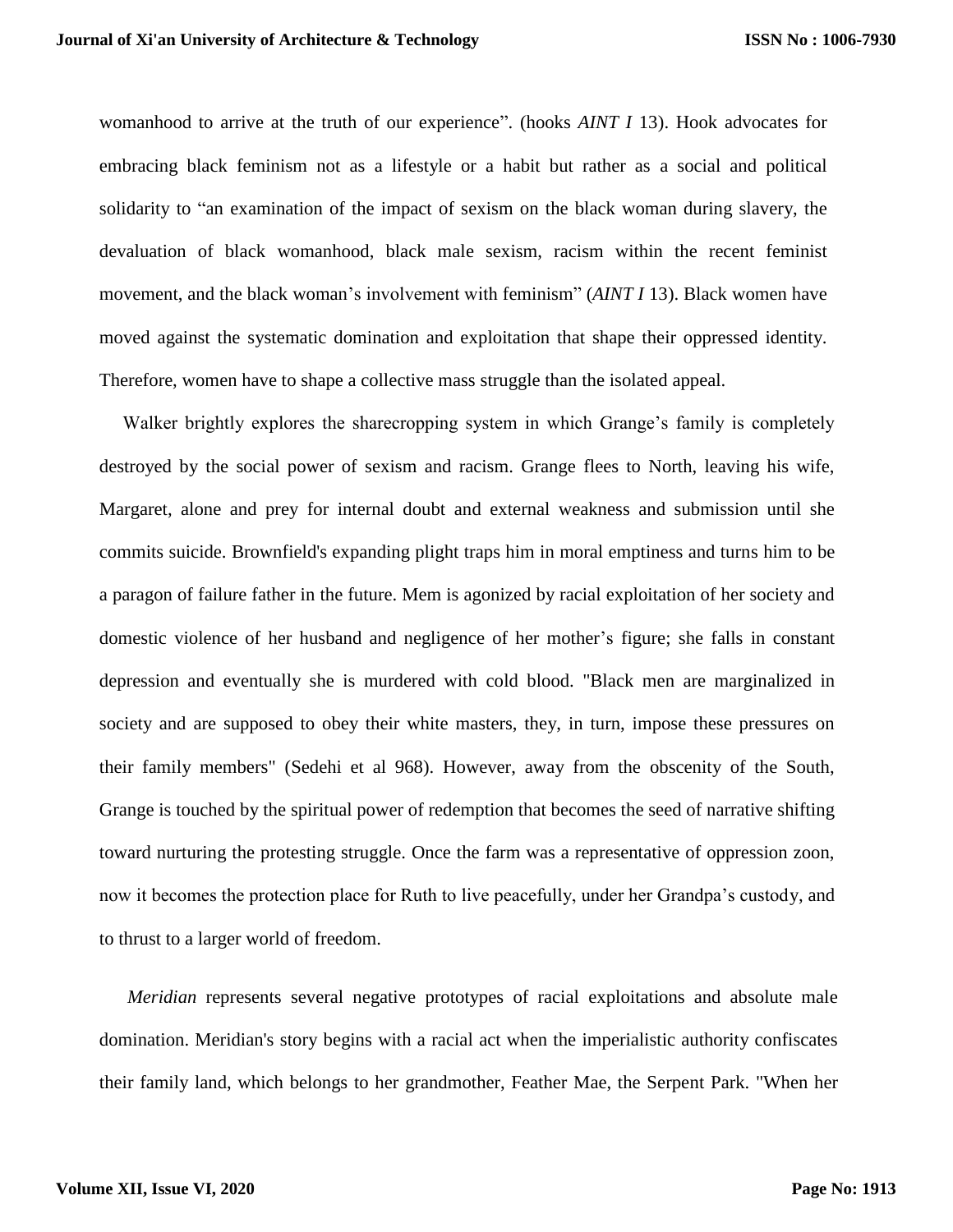father went to the county courthouse with his deed, the officials said they could offer only token payment; that, and the warning to stay away from Sacred Serpent Park which, now that it belonged to the public, was of course not open to Colored"(54). Later when her marriage to Eddie is broken down, and he withdraws his responsibility and leaves a single mother, Meridian, and the baby facing their hardship alone, their house is bombed down by domineering authority. The accident becomes a shifting point in her life, motives her to join the civil rights movement as a volunteer. Due to her civil activity, she gets a scholarship from Saxon college. During her work, she meets a scholar and civil rights activist, Truman who turns to be a hypocrite and what he used to advocates in civil rights is only a slogan, in the nearest chance he left her alone with pregnancy and marries a white girl with better potential. Even those who reflect themselves as black race guardians and defendants of their virtues like the college professor Mr. Raymond. He is " Head of the Colored YMCA from 1919–1925; 2. An Elder in the Episcopalian Church; 3.The Masonic Temple's Man of the Year 1935–36" (*Meridian*112). He secretly abuses Meridian as much as the rigid authority does. Though the new venue reduces her comfort, it widens her awareness to serve her larger causes, through joining the civil rights movement; she determines to work for her society as a devoted feminist to survival and wholeness of complete oppressed people.

#### **1.4. Intersectionality**

 Black feminism underlines the common identities of multifaceted violence black women cope as intersect deleterious framework in which authority power works to marginalize those who are labeled as minority or different. Intersectionality is a concept that attempts to identify how interconnecting systems of violence affects those who are most marginalized in society. The social system is affected by various pivots of social stratification, such as racism, sexism, sexuality classism and the interplay of these social identities. Although intersectionality as social and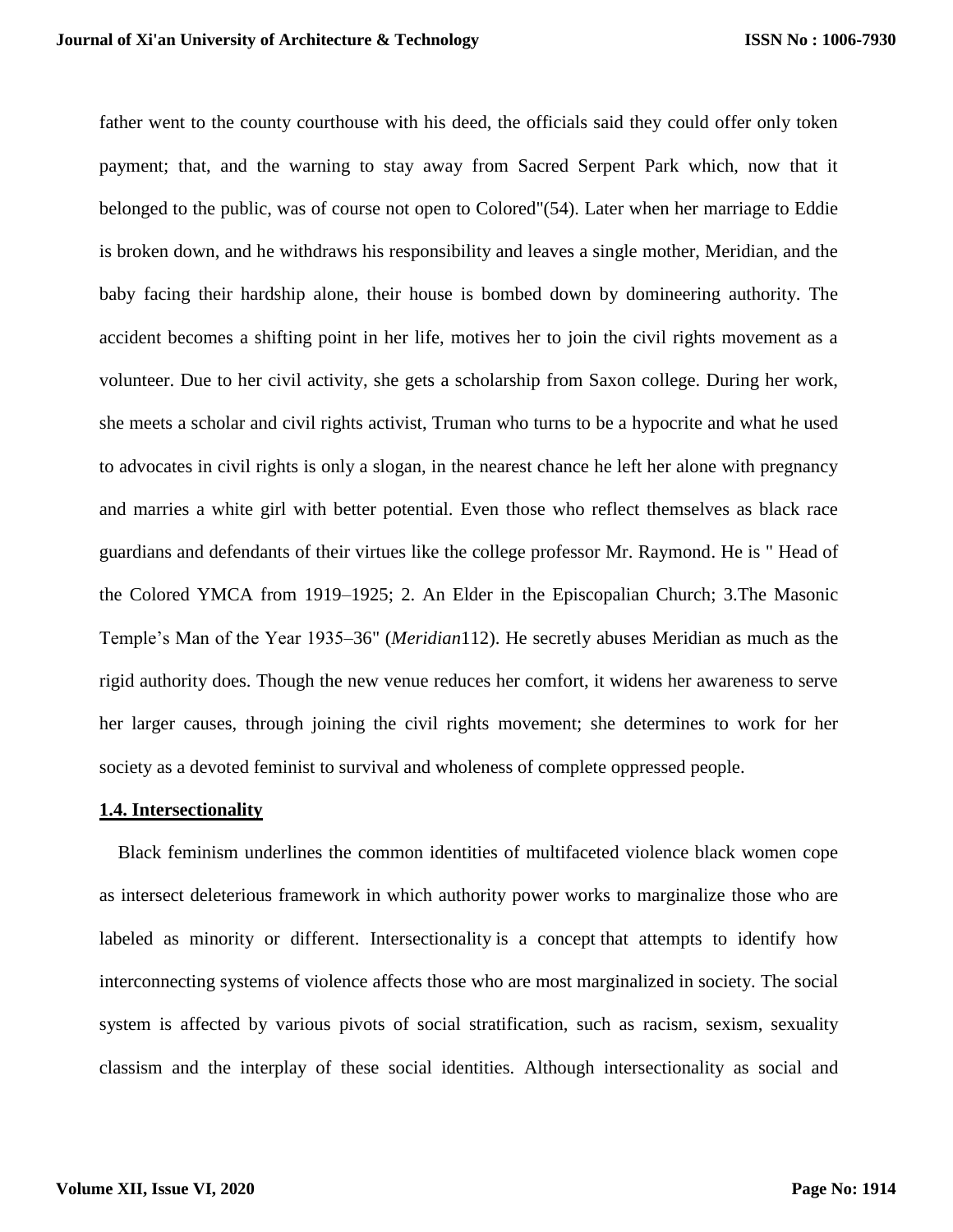political combination concepts of violence has significantly impacted black women since slave time, [Kimberlé Williams Crenshaw,](https://en.wikipedia.org/wiki/Kimberl%C3%A9_Williams_Crenshaw) a black activist, and feminist, puts in a systematical context, she further argues that women have different identities and experiences to coexist with that fact has been in tension with dominant conceptions of social justice (1242). In other words, intersectionality illuminates the fact that oppressed women come from different authenticity and social background deal with multi- progressive discrimination so that it needs a new definition and understanding of such aggression which cannot be grasped separately.

 Hooks draws her experience of intersection from her own life experience and the scope of her actual knowledge. She debates about the interlocking of the various concepts of class, race, and sex and asserts about the connection among them and how often simultaneously contributing to institutional social inequality. She firmly believes these concepts cannot be treated separately, but they should rather be realized as one-system effects and obliterates its victims, especially the Afro-American women, that reflect various types of violence and discrimination. Hooks advocates that eliminating patriarchy, which hooks calls "white supremacist capitalist patriarchy"(*Margin to Center* 59) for ending its social and domestic inequity against Afro-American women, only through understanding truly the intersection approach which improves women opportunity towards emancipation. Resisting one aspect of systematic oppression alone is nearly incompetent. When Western feminists declare that race is the major threat of all women's life, while in fact the colored and worker women beside the race they suffer other types of oppression which make them more exposed to the risk of discrimination. Splitting identities of oppression, and indeed the experiences that arise as a consequence of those identities is highly inapplicable. As Audre Lorde said, "there is nothing as a single-issue struggle because we do not live single-issue lives" (2).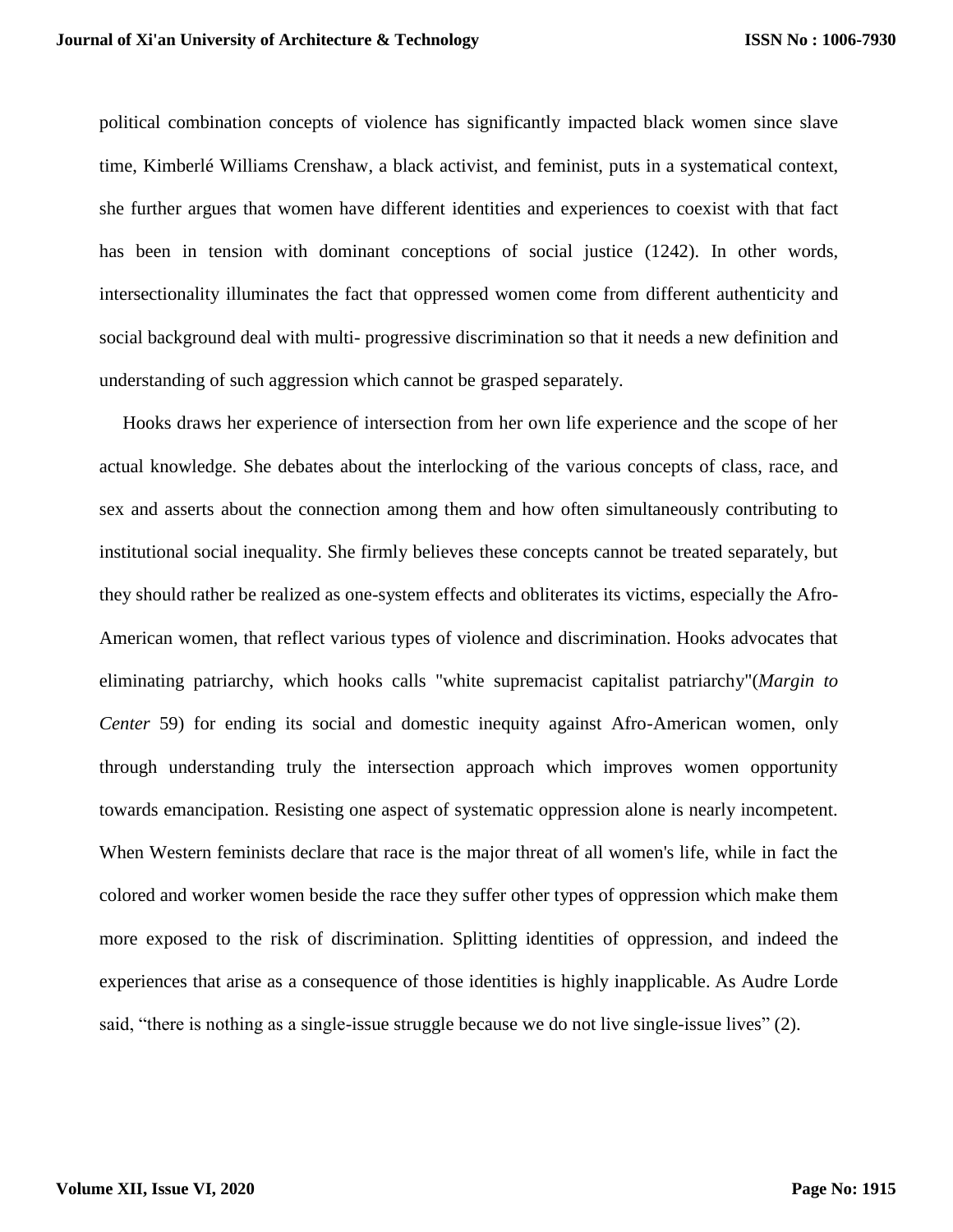Walker, as a black womanist and social activist, probes many aspects concerning black women's predicaments. The intended novels reveal explicitly that female characters have undergone through the intersectionality of race, gender, and class discrimination that have a crucial impact on their personal and social centralization. The plight of 'closest circle' of being black and women chases them in every bit of their life involvement. In her effort to make an outlet of such plight, her criticism is highly esteemed the regional identity along with gender one. The portrayal of the essential need to revive the values of the South dream, as a way of redefining the elimination practice that results in a restricted vision of South vision. Bulter further "Walker's sense of herself as both a black and a Southern writer, then, enables her to participate in a literary tradition containing a richness of vision which she finds missing in the mainstream of American literature" (194). Extolling the significance of region as fact can help people to regain their identity is a thematic treatment in many of Walker's literary works. However, Grange learns a very important lesson in the North that love and family is the real essence of happiness, returning to the South enable him to regain his identity by doing what it is right according to the logic of the story. Walker says "could for a more advantageous heritage than that bequeathed to the black writer in the South … we must give voice to centuries not only of silent bitterness and hate but also of neighborly kindness and sustaining love" (The Black Writer 21).

Meridian during her civil rights serving, could not fit her benevolent personality with a highly materialistic and hypercritic world. It reveals through conversation with her friend Ann Merion while she asserts, "Her senior thesis was based on the notion that no one should be allowed to own more land than could be worked in"(119). The latter is unconsciously immersed in imperialistic thinking to the extent she acts just like her abuser, but with self- love [she] wanted blacks to have the same opportunity to make as much money as the richest white people" (120). On the other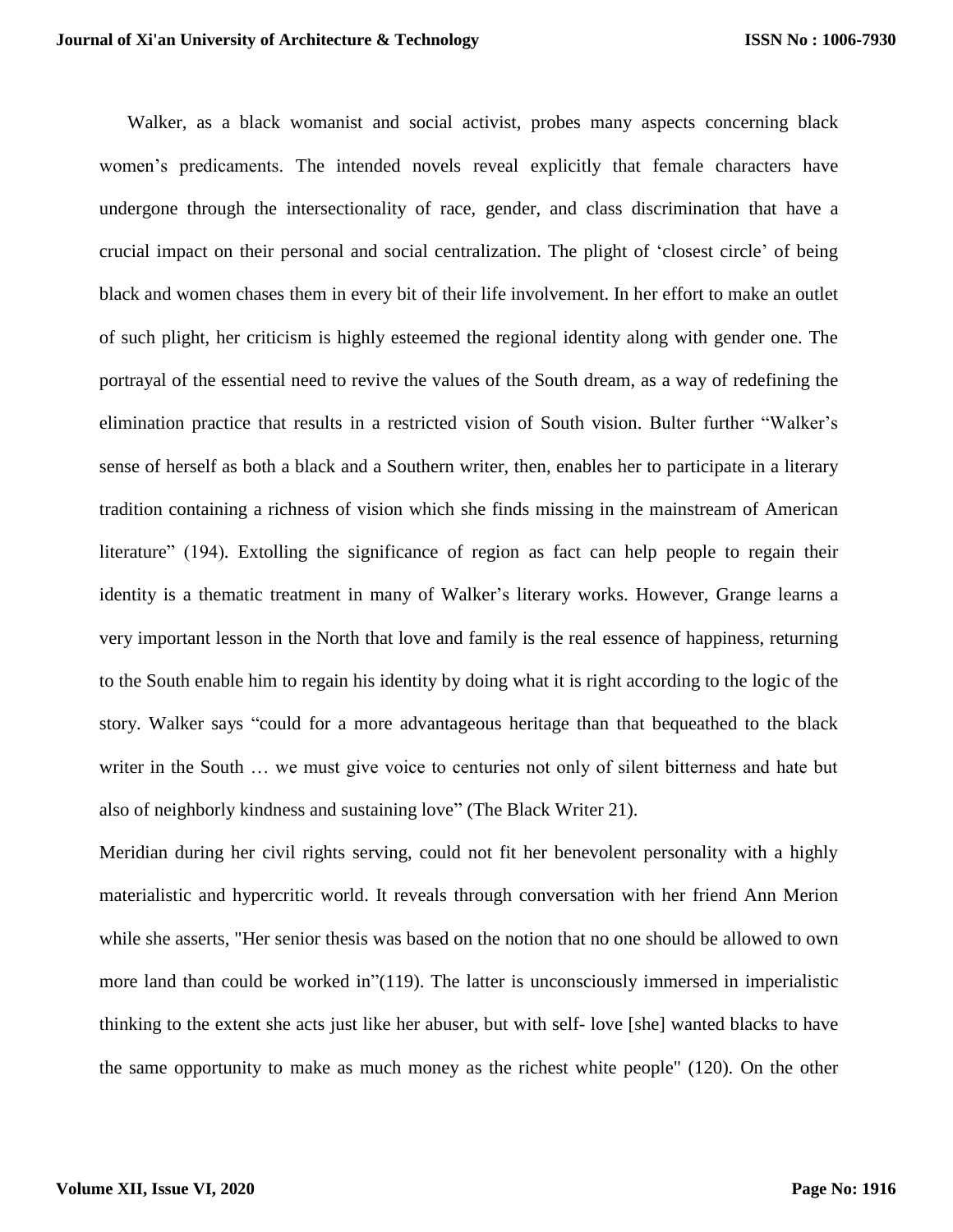hand, Meridian discovers the man, Truman, who used to love, is a fake. He is so obsessed with the idea of power and money, he breaks up with Meridian and marries the white Jewish girl, Lynne. Though he hates money and calls it cancer but he does not mind if he has some (Walker *Meridian*190). In time, Meridian attempts to enhance oppressed people's role, Truman and Ann Merion seek their self- empowerment. Accordingly, Meridian feels alienation which affects her mentally and physically. The logic scope of the novel explicitly reveals hooks' perspective that "if we remain unable to imagine a world where love can be recognized as unifying principle that can lead us to seek and use power wisely then we will remain wedded to culture of domination"(*Communion* 74). Meridian decides to dedicate her life to the downtrodden people of her race, she eventually finds peace and comfort after she returns to her town, in the South, by propping her town people to vote.

#### **1.5. Sisterhood Enhancing Black Women Centralization**

Black women from the viewpoint of hooks are "the group most victimized by sexist oppression. As with other forms of group oppression, sexism is perpetuated by institutions and social structures; by the individuals who dominate, exploit, or oppress"(*Feminist* 43). Collins draws on the difficult circumstances that black women experience make them marginalized and exploited by not only men, black and white, but also by fellow women (Medín Doce 9). Sisterhood is the passion and allegiance, women pledge for other women who have matured in common, "Unity or agreement of feeling or action, especially among individuals with a common interest; mutual support within a group" (Oxford Dictionary). Nura Yuval-Davis, in her article" Intersectionality and Feminist Politics" argues that "women's divisions come from different ethnic, political and ideological backgrounds, and such diversity can bring them together to be firm and self-articulated" (195). Many liberal movements try hard to present the concept of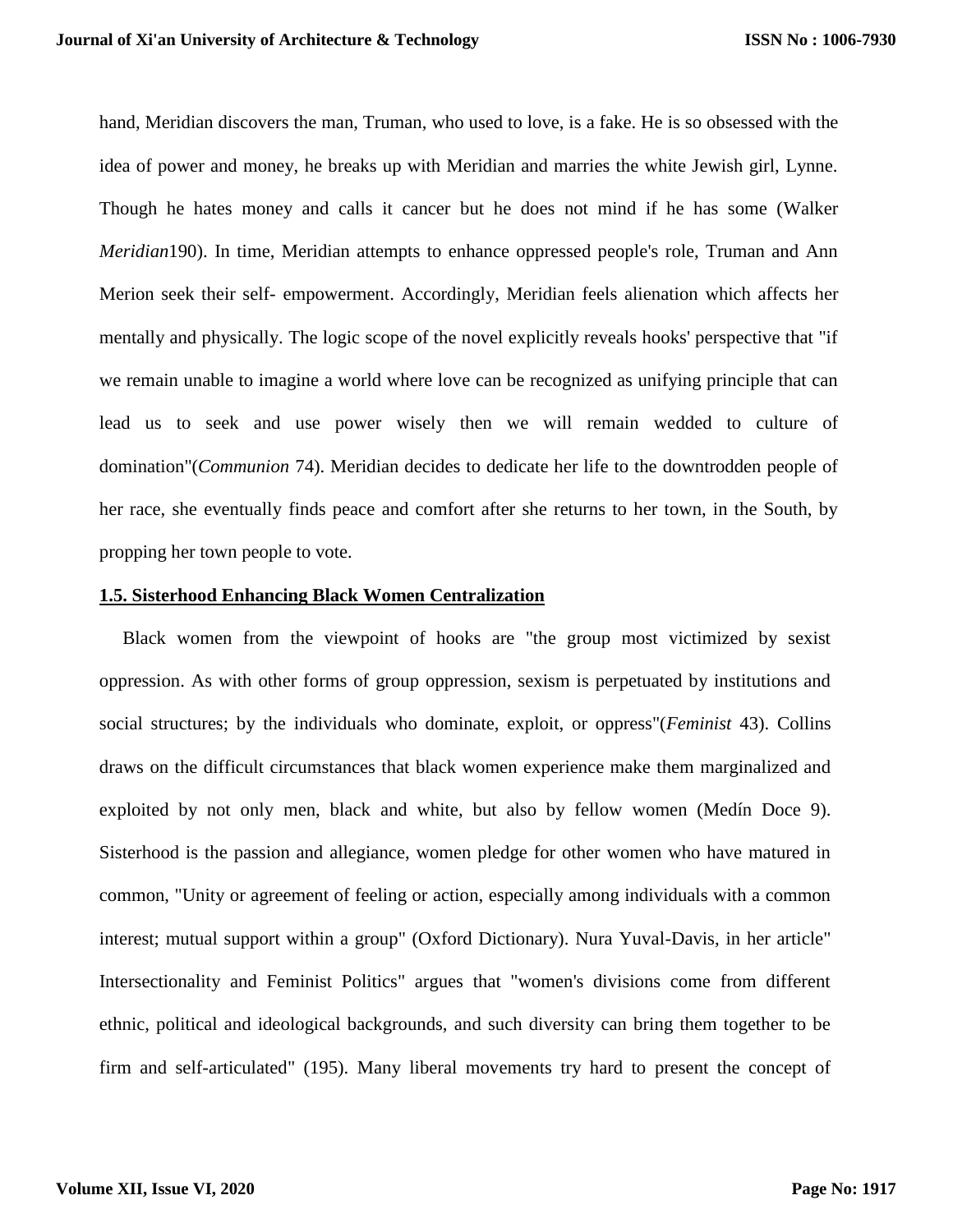sisterhood as a means to improve all women's conditions. It is one of the best ways to enhance the harmony of women. Afro American feminists use this term to explain the mutual burdens that the Afro-American women cope as being oppressed by the slave regime. Besides, it enhances the resistance strategies they can share as long as they are together, hooks positions sisterhood as a task of enduring and sharing of the responsibility, she states, "feminist sisterhood is rooted in the shared commitment to struggle against patriarchal injustice, Political solidarity between women always undermines sexism and sets the stage for the overthrow of patriarchy. Sisterhood could never have been possible across the boundaries of race and class if individual women had not been willing to divest of their power to dominate and exploit subordinated groups of women". (*Feminism for Everybody* 15). She shares a deep meditation about the roots of the power relationship between whites and blacks which emphasizes her understanding that color results in marginalization.

 The radical and authentic sisterhood can be an effective solution for many oppressed women particularly when they "disengage themselves from the hostility, jealousy, and competition with one another that has kept [them] vulnerable, weak, and unable to envision new realities" (hooks *AIN'T I* 157). In other words, sisterhood is the tool that helps women maturing and strengthening up with the help, guide, and support of others. Women and men have to strife to get rid of the " myths, stereotypes, and false assumptions that deny the shared commonness of her human experience; that deny her capacity to experience the unity of all life; that deny her capacity to bridge gaps created by racism, sexism, or classism" (hooks *AIN'T I* 157). Change can occur when women bonding on bases of refusing all types of racist, classist, and sexist domination when women know how to look and accept each other and be in solidarity to escape off the zoon of undesirable socialization. On the contrary, agitating the lack of sisterhood in *The Third Life of*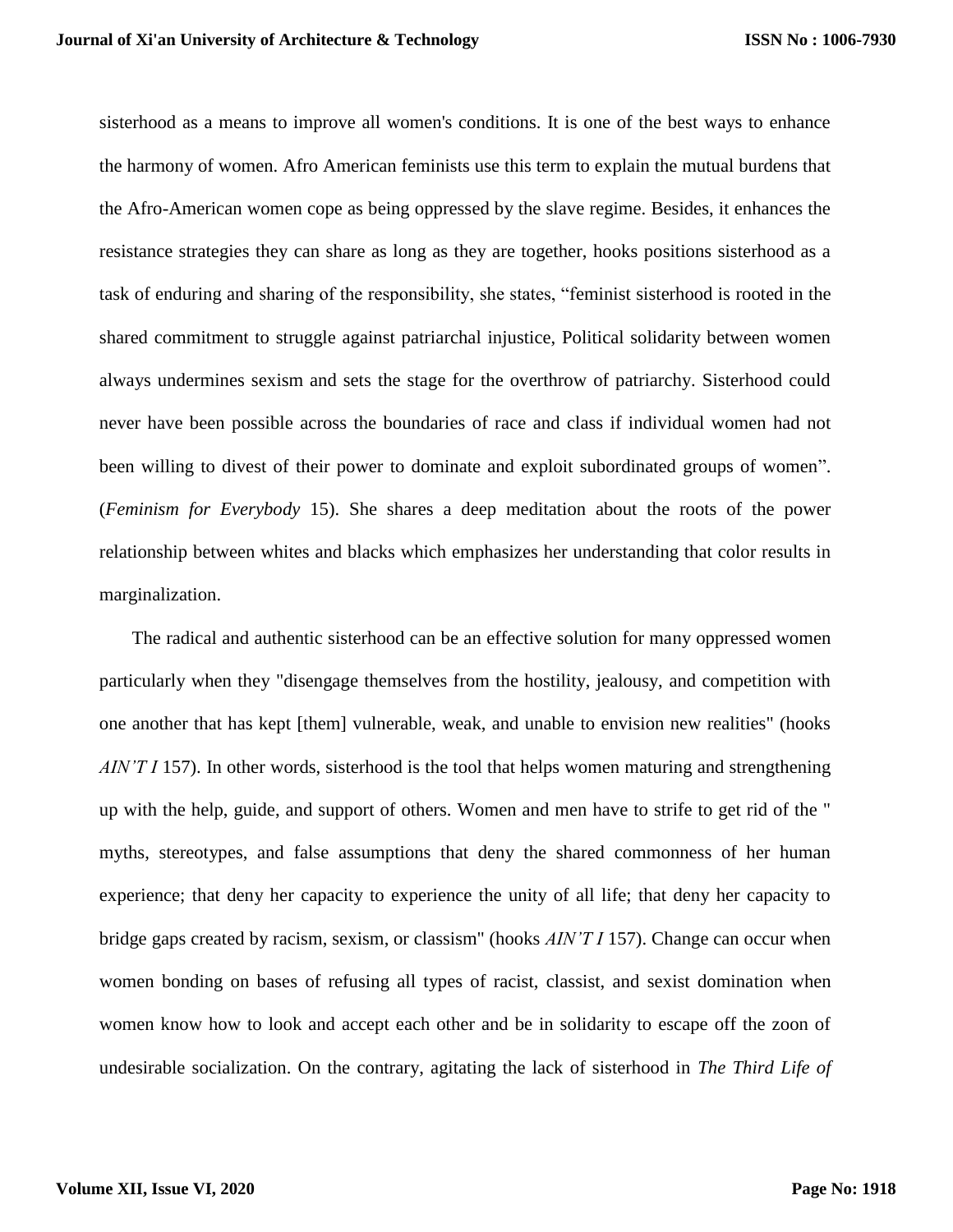*Grange Copeland* and *Meridian* allows Walker to highlight the critical role that sisterhood can play to maintain Afro-American women's identity. The deficient of sisterhood leads the main heroines, Margret, Mem, Josie and Miss Hill, Meridian's mother, to their ultimate annihilation. The excessive masculinity reduces women's existence as alternatives satisfying demands, "he [Grange] had assured her,[Margaret] because I trust you to bear and raise my sons; I love Josie because she can have no sons"(196). When he feels his vanity is transgressed, "his choice was either kill her or leave her. In the end, he had done both"(196). On the other hand, the novel shows the brightness of the black community when someone is blessed with a spiritual touch that makes him/ her able to evaluate what life can give them. "Grange stood, looking toward the bed. Lawd knows the *whole* business is somethin' of a miraculous event. Out of all kind of shit comes something clean, soft and sweet smellin"(85). Ruth is gifted enough to be reared between a good mother and a welfare grandfather who safeguards her purity and virtuousness, Ruth has a courageous and positive perspective about her life. Ruth is enthusiastic to everything can transform her community and give black people their right and freedom. "It seems to me that if women are going to change the world, they first have to change themselves and rise above that competitiveness, which we have been taught, and learn to be truly sisterly to each other" (hooks *Communion* 128).

 Meridian initially finds herself constructed by culture bias and masculine customs. Her mother recommends her to hold of responsibility and breed her baby and accepts her social rules, later she feels alienated by civil rights' reckless rules which are stipulated someone has to be killed for the survival of others. Yet Meridian's nonviolent vision seems a central idea in Walker's writing. Paul Tewkesbury states, "integrationist philosophy may seem too idealistic a lens through which to view *Meridian*, for the novel focuses on the deterioration of interracial cooperation and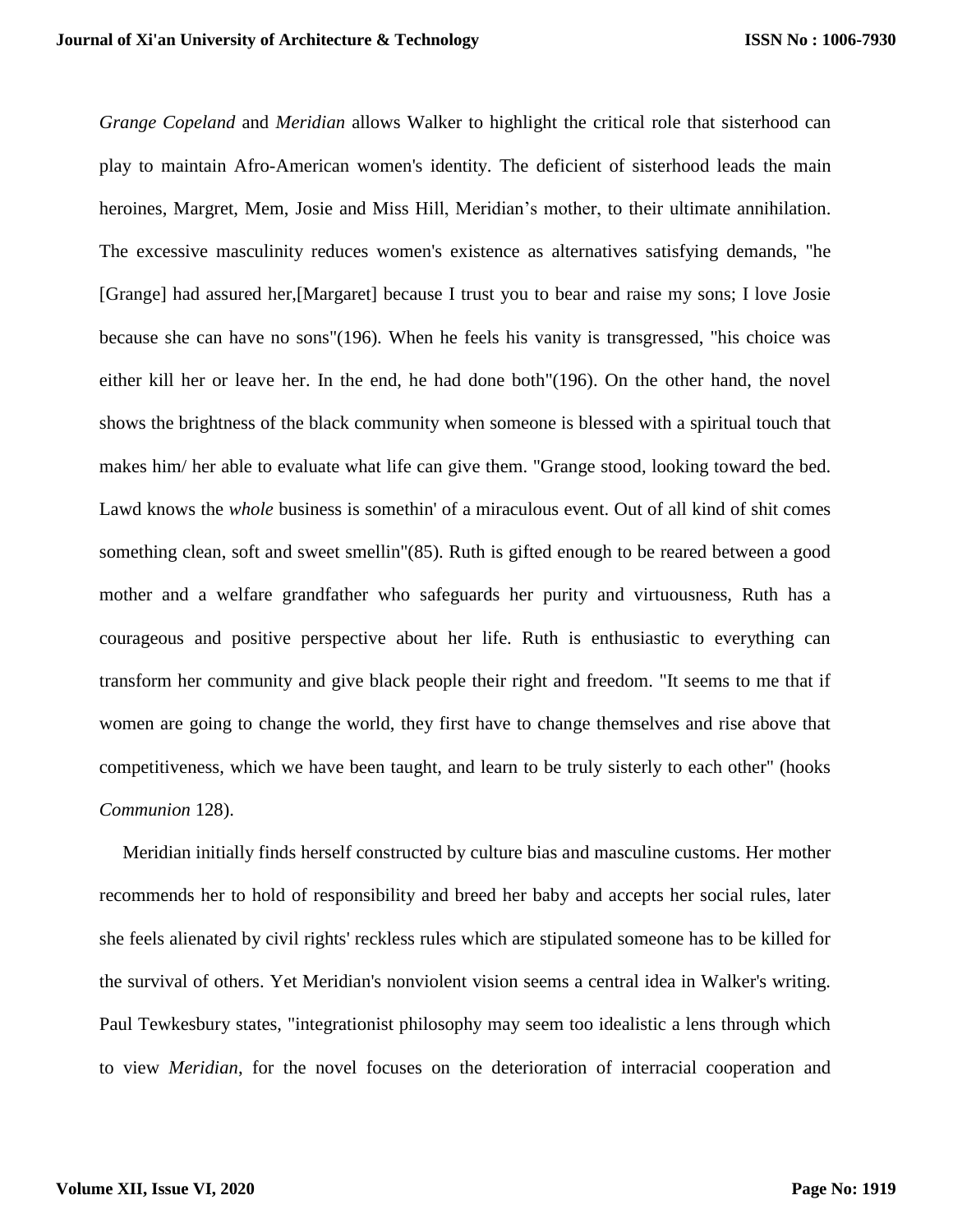nonviolent protest during the late '1960s and early '1970s" (609). Her romantic relation is another hurdle giving her the feeling of self-dependent that she too much longs for. Then, she starts another task of self-affirmation. She realizes the new merits of her character rejecting every related traditional and religious aspect intended to place the woman in a cocoon and restricts her from doing her mission.

Otherwise, sisterhood is about the true solidarity of women to learn and be able to look after one another, and that consolidation should be constant in peace and hardship. Sisterhood has a genuine role in developing women's potential revolving about the awareness of self-acceptance and promoting their own attributes by building their self-respect, self-responsibility and selfassertiveness. Women have to regain their strength and override anything reduce their worth"(Branden 91). Feminism eventually comes, as a social and political movement, to criticize and adjust women's ugly sexist conduct toward each other. The notion of sisterhood is not initiated for false consolidation, verbal show off or unhealthy competition about men, but rather claims for the survival of the whole women and men.

## **1.5. Old Generation Pave the Road of Liberation's Journey**

 The history of nations is a very important aspect in creating people's profound perspective since a fruitful struggle cannot initiate improvised or counting on a short period of protesting. It needs an extensive process of agonizing the progressive of successive generations. Relying on the historical awareness of black women struggle, like Mary Church Terrell, Sojourner Truth, Anna Cooper, and Amanda Berry Smith who had gone through a long time of silent resistance and

denial mindfulness of their status quo. In specific, their assertion goes to differentiate between female identity from that male's one, truth is made obvious, the authority gives the right of vote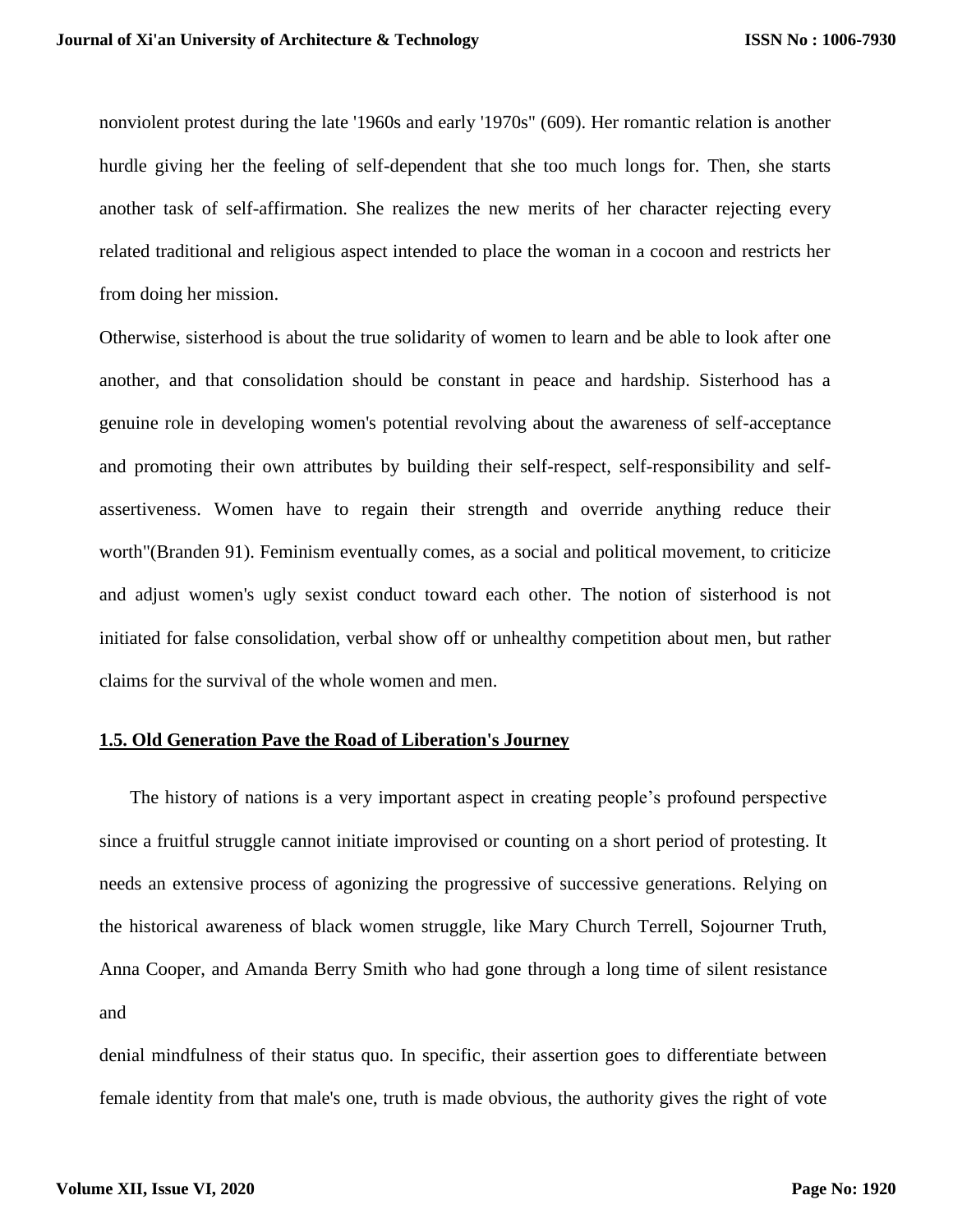to men and prevented women from such right (hook *AINT I* 2). Their awareness prompts to bilateral struggle for racial bias and sexual exploitation. Although black women have endured a gloomy and painful life through the passing generations, the undocumented history is rich with daring struggle and subversion against fearful and devastating difficulties. Holding the demands of the basic rights may cause alienation or death, yet they give women a sense of satisfaction and set them and ideal for the following generation.

 Walker, as a civil liberalist, deepens our thought of the confinement and the possibility of black women's life. Despite Walker's old generation protagonists, like Grange Copland, Mem and Miss hill, always suffer from violence, oppression, pain and rape, they professionally, and with simple tools, subvert and acknowledge abusing attitude is wrong and does not suit them. Anna Cooper states, "The majority of our women are not heroines—but I do not know that a majority of any race of women are heroines. It is enough for me to know that while in the eyes of the highest tribunal in America she was deemed no more than chattel, an irresponsible thing, a dull block, to be drawn hither or thither at the volition of an owner, the Afro-American woman maintained ideals of womanhood unashamed by any ever conceived" (202). Their subverted resistance, with exploited authority, consciously and unconsciously inspires the successive generations to confront and reclaim their rights. Though Mem's resistance towards her husband causes her tragic death, she illuminates Ruth's awareness of nonviolent resistance to be free and independent. "I think I believe like the students," Ruth declared, "Ain't nothing wrong with *trying* to change crackers [the oppressive authority]" (253). On the other hand, Miss Hill, in *Meridian*, silent resistance that, "creativity was in her, but it was refused expression. It was all deliberate. A war against those to whom she could not express her anger or shout, "It's not fair!"(49). Meridian learns the lesson of submission and decides not only to repeat her mother's fault but to revolt against it. The old years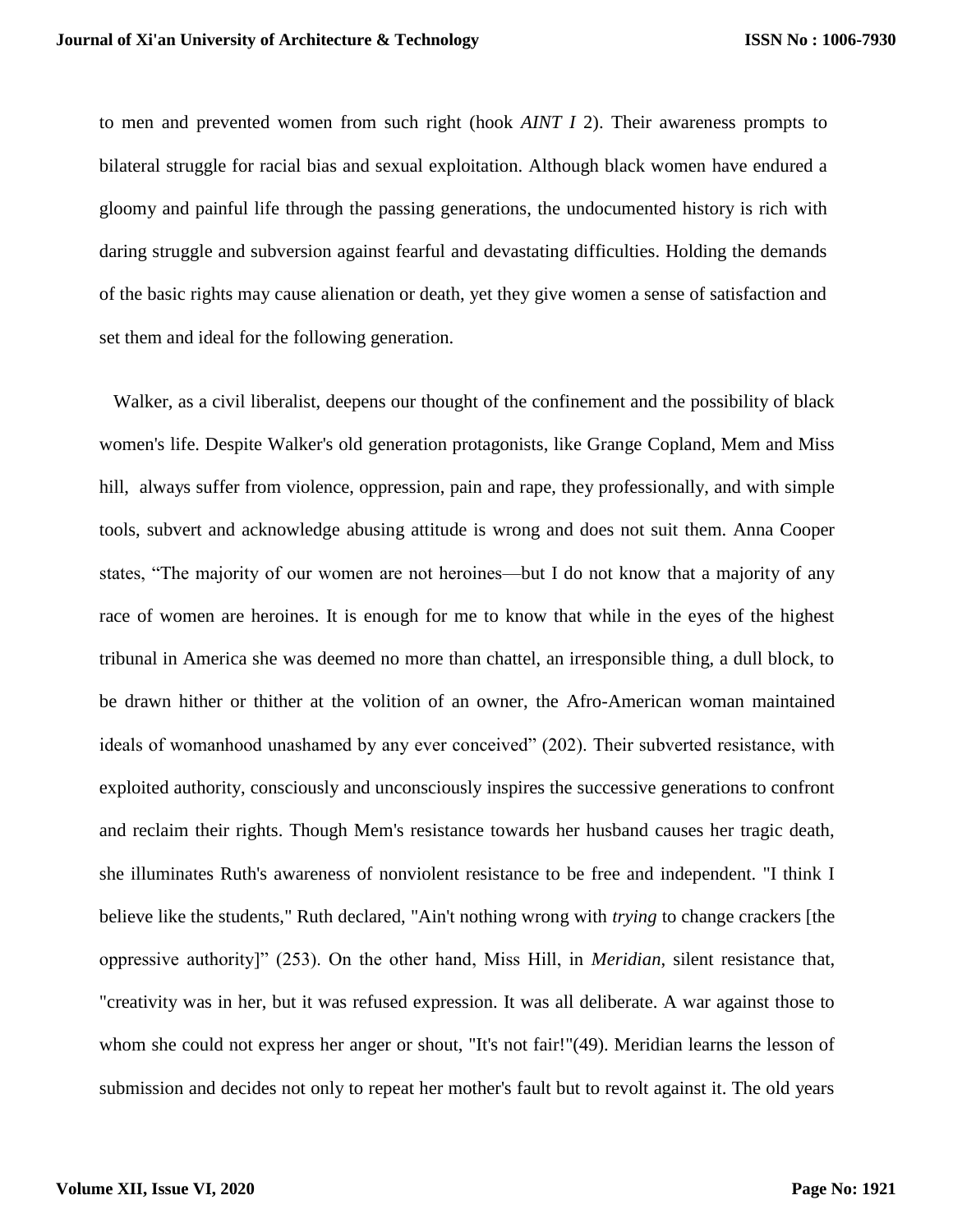of women struggle for their right paved the path to the next women to be proud of their identity, legacy and resistant tradition.

 Meridian's profound connection with her segregated people allows her to reconcile her identity and starts her journey of self-realization. She joins between her rebirth rebellion, revolutionary personality and the rejuvenated principle of civil rights which promotes her to move forth. The novel illuminates the role of the cooperative and liberal society is maturing and supporting the heroines. Moving away from limited space of the conventional constrain of family and religion, to another one with chances of cultivation the essence of power and knowledge is a way that Meridian purses to shape her new image the way she wants, not as a preconceived by patriarchal norms. She boldly defies, the traditional confinement term of 'woman's place'. The novel is a black feminist endeavor used critically and analytically to shake the entail beliefs of black women's limitations by reflecting their sophisticated identity. After a long journey of selfmaturation, Meridian discovers a new image of herself. She is no longer feels guilty of being black women, but rather it becomes a source of motivation and inspiration through claiming the positive position of the black women's history and tradition. She decides to returns back to her town and starts educating the people there about their rights, at the same time being with her people is to strengthen her spirit to go forth in juiciest demands.

#### **1.6. Marginality as Venue of Distraction and Awareness**

 Walker's novels are an explicit attack on patriarchal domination within the black community. Despite, the diversity of her female protagonists, they share a common feature, "Usually referring to outrageous, audacious, courageous or willful behavior. Wanting to know more and in greater depth than is considered 'good for one.' Interested in grown-up doings. Acting grew up. Being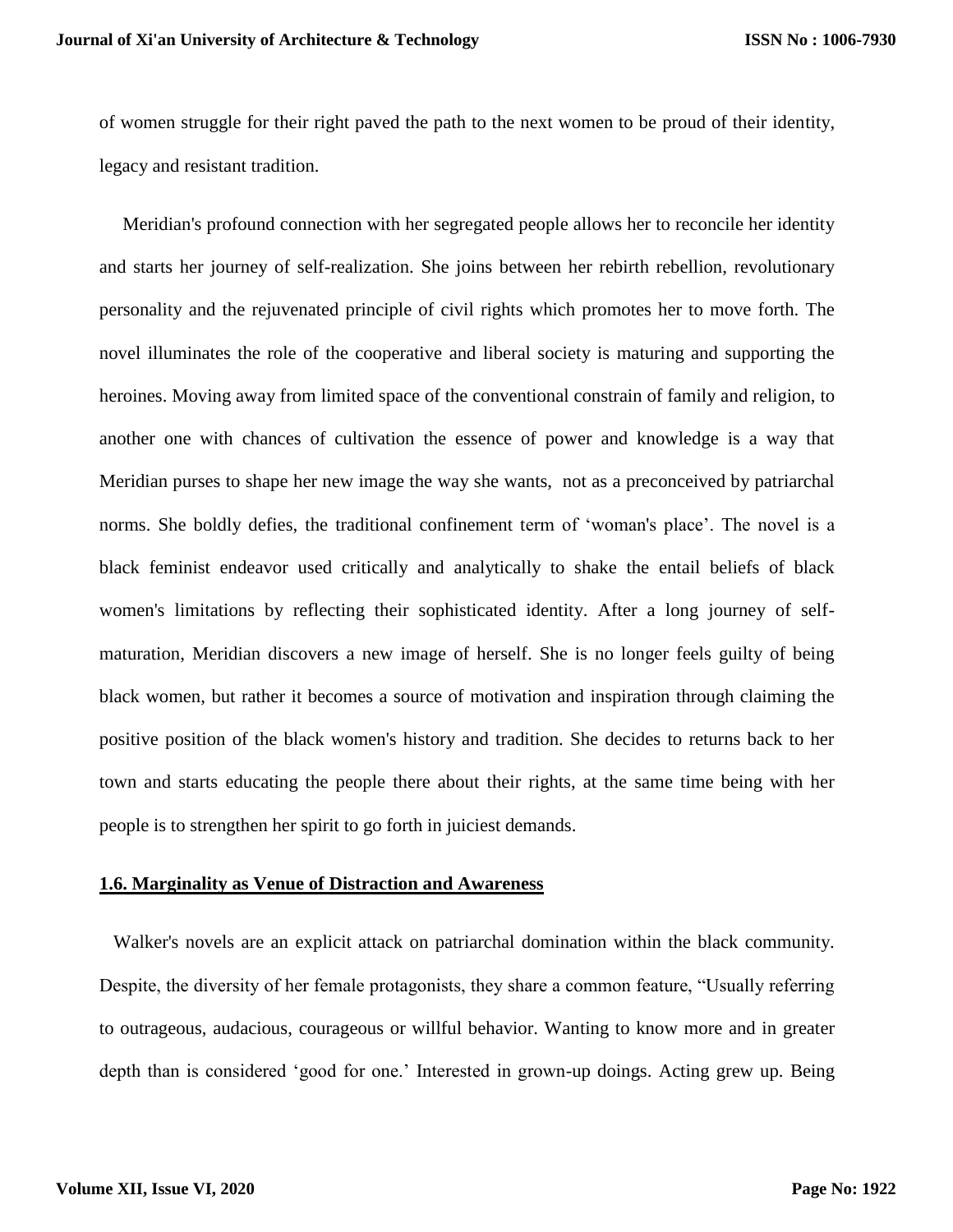grown up. Interchangeable with another black folk expression: You trying to be grown." Responsible. In charge, serious". (Walker *Garden* II). They act in high responsibility and oppose the given norms with radical accountability as far as their function concerns. They reject the cultural and religious intuition, which subjugates and inferior black women. In *The Third Life of Grange Copland*, Margaret does not see any progression that can take place in her life, as Walker describes her, "she had grown restless about her own life, a life that was as predictably unexciting as last year's cotton field" (29). That is why Margaret suggests traveling up north or any place else where they can enjoy a decent share of surviving, "no incentives to improve their lot of life; the harder and longer they worked and the greater their output, the less their reward" (Quarles 246). She does not want anyone to go through her misery as she wishes that the orphan children "when they does grow up I hope they has sense enough to git away from round here" (39), since living in a hostel, masculine and patriarchy environment can not in any way sustains identity or self-worth. Mem, as an educated woman, learns for sure that there is no life in this place and delivers it clearly to her husband, "I just done got sick and tired of being dragged around from dump to dump, traded off by white folks like I'm a piece of machinery… We might be poor and black, but we ain't dumb. There was a pause, 'At least I ain't," (101). Though the family moves away from the exploited focus, the negative and passive role of Brownfield, whose personality is established within the masculine domineering norm, reinforces the fact that when black men perpetuate uncooperative conduct, it will be so difficult for women to reclaim their identity.

 The case is different from Ruth's. She represents the advanced aspect of walker dramatic maturation and the mirror by which Grange interprets his moderate and liberal behavior after a self- assertive journey. Walker through Ruth's character puts forth the fact that familial and communal mobility is an essential part of creating black women's identity and self- worth. Walker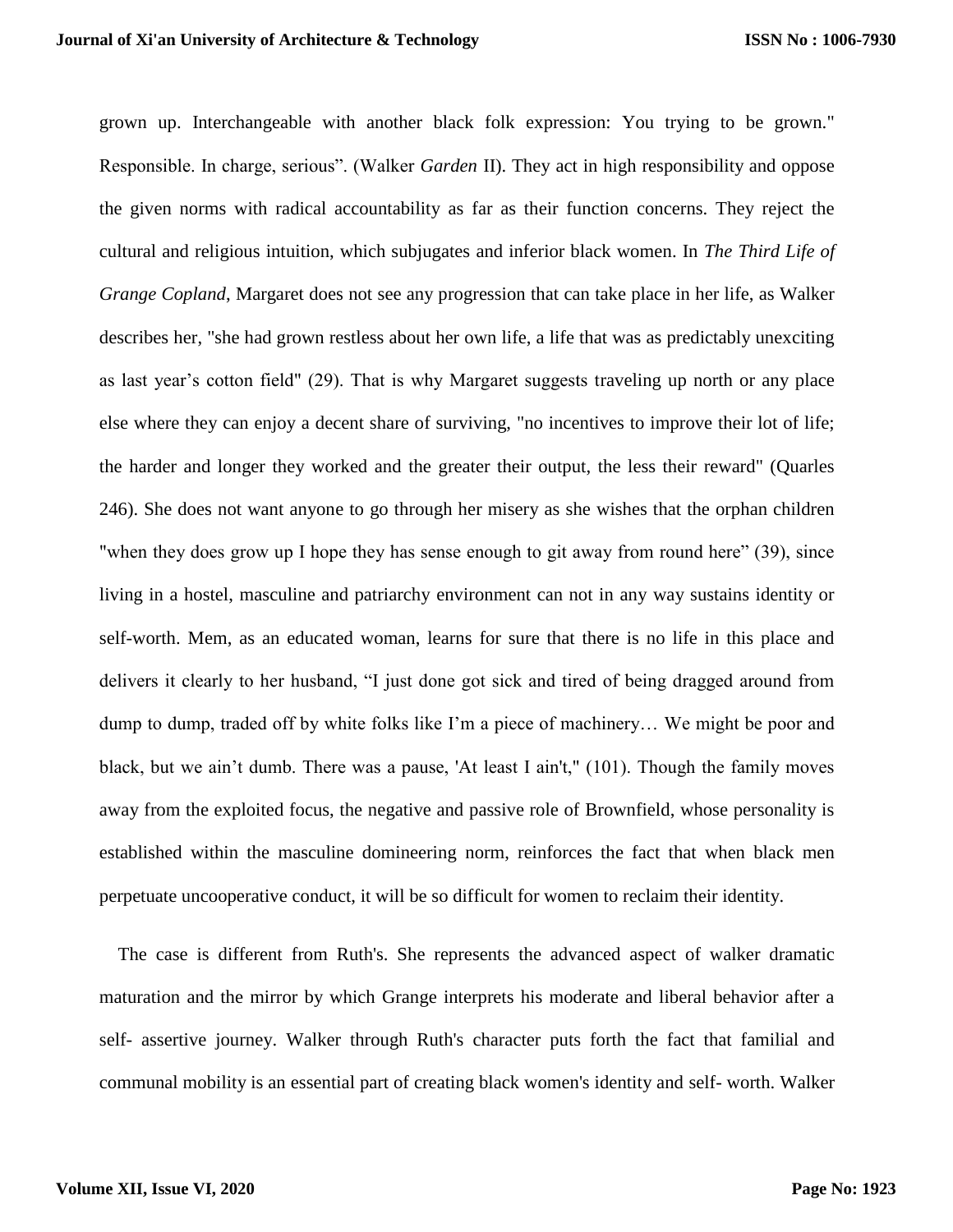has revealed that a woman's self-realization and awareness come with the right social notion given to the individual by his/her family and society. Hasanthi argues that individual becomes more appalling in the right social circle, "social mobility is a treasured commodity for blacks in a hostile white-run world, where mobility within the black community itself is made a rarity by a white-run world"(107). Ruth's struggle against the perpetuated ideologies would not exist without Grange's fatherly solidarity, guardian and support," Survival was not everything. He had survived. But to survive whole was what he wanted for Ruth" (Third 235). Both, Ruth and her grandpa, grow more confined in social and political mobility since they have changed from inside. However, Grange still does not believe in political confrontation, not because it is not worth it, but because it is difficult or impossible to accomplish, from the old generation's point of view, yet "he felt a deep tenderness for the young couple. He felt about them as he felt about Dr. King; that if they'd just stay with him on his farm he'd shoot the first cracker [oppressive authority's member] that tried to bother them"(262). Walker advocates that the liberal struggle makes new generations realizing their valuable existence in this country with full citizenship rights.

### **Conclusion**

 The research utilizes a new reading to the role of Marginality in supporting and growing the revolutionary process of the novels' chosen heroines that being banned from the full inside gives them a distinctive opportunity to be outside within the main body of social and political concern given the better position of enlightenment feminist identity (Collins 12). The paper draws on the ideal use of certain emancipative notions found by black feminists and prompted by bell hooks to flip the coin and found a radical reading helps oppressed women to be free. Black feminism promotes black women's awareness to resist oppression and segregation, central to living in the minority means refusing the intended position that the patriarchy wants you to be. The new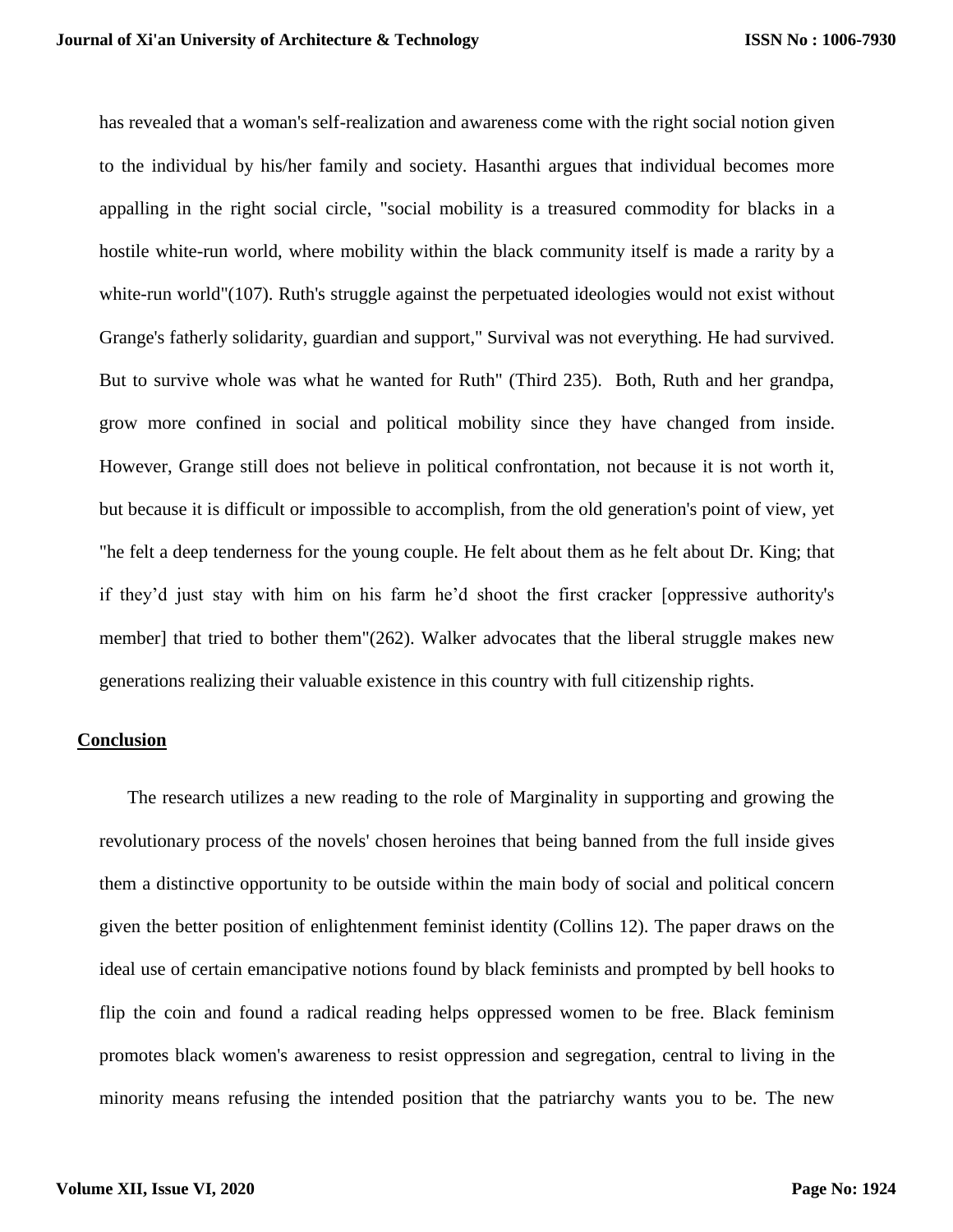reading of marginality does not rely on the shallow or reckless solidarity, but instead on a genuine sisterhood, sharing commitment and the awareness to resist oppression and segregation. Through mothers and grandmothers suffers and challenges, they prepare the ground for a new generation of women to come forth and show their benevolence. Their belief in the transformation can come from a strong connection of their root in the past and their awareness of seeking love and selfreconciliation as effective tools for survival. Discussing the term of intersectionality that 'sexism is not less harmful than racism' and their interlocking system creates a difficult mode of discrimination. The first place of change depends on a mature discussion of gender equality across ethnicity, gender, race and social position which is free from patriarchal imposed thoughts and customs as the best endeavor for male and female's personal and social growth.

## **Work Cited**

- Amanda J. Davis. "To Build a Nation: Black Women Writers, Black Nationalism, and the Violent Reduction of Wholeness." *Frontiers: A Journal of Women Studies*, vol. 26, no. 3, 2005, pp. 24–53. *JSTOR*, www.jstor.org/stable/4137371. Accessed 31 Jan. 2020.
- Beauboeuf, Lafontant, Tamara. "Strong and large Black women? Exploring relationships between deviant womanhood and weight." *Gender & Society* 17.1 (2003): 111-121

Beal, Frances M. "Double Jeopardy: To be Black and female." *Meridians* 8.2 (2008): 166-176.

Branden, Nathaniel. *The six pillars of self-esteem*. Bantam Doubleday Dell Publishing Group Incorporated, 1995.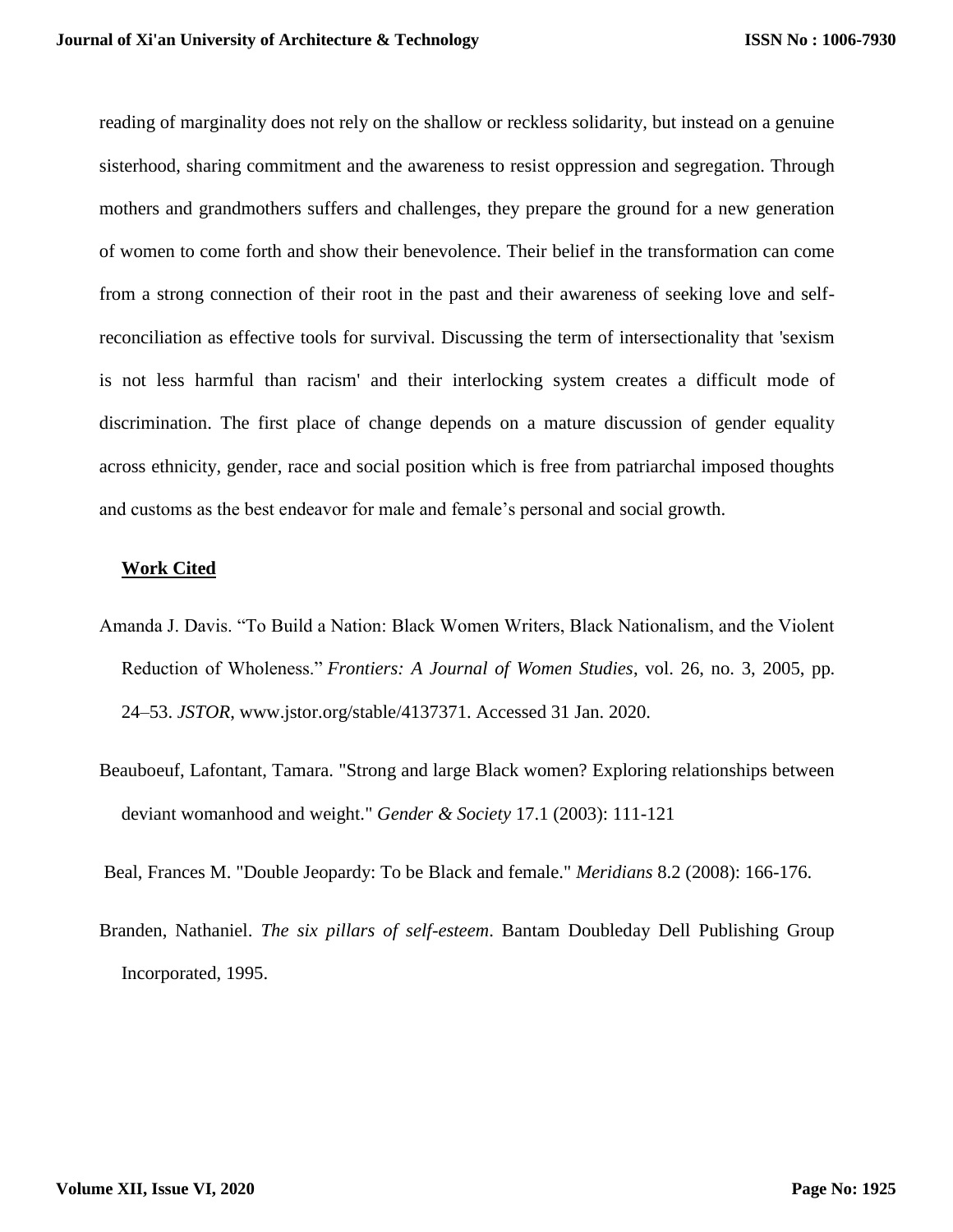- Butler, Robert James. "Alice Walker's Vision of the South in *The Third Life of Grange Copeland*." *African American Review*, vol. 27, no. 2, 1993, pp. 195–204. *JSTOR*, [www.jstor.org/stable/3042012](http://www.jstor.org/stable/3042012)
- Collins, Patricia Hill. *Black feminist thought: Knowledge, consciousness, and the politics of empowerment*. Routledge, 2002.
- Cooper, Anna J. *The voice of Anna Julia Cooper: Including A voice from the South and other important essays, papers, and letters*. Rowman & Littlefield Publishers, 2000.
- Greene, Deric M., and Felicia Stewart. "Conceptualizing the Blackground: Framing Attempts and Acts of Re-Marginalization." *Journal of African American Studies*, vol. 19, no. 4, 2015, pp. 362–376. *JSTOR*, www.jstor.org/stable/44508235.

Crenshaw, Kimberlé. "The urgency of intersectionality." *Ted Talk* (2016).

Hasanthi, Dhavaleswa. " The Ideal Black Man In Alice Walker's *The Third Life Of Grange Copland ". Research Journal of English Language and Literature.* Vol.6.Issue 2. 2018 (April-June)

hooks, bell. *Ain't I A Woman. Black Women and Feminism*. London: Pluto,1982. Print.

- ---. *Communion: The female search for love*. William Morrow and Imprint of Harper Collins Publisher, 2002.
- ---*: Race and representation*. Academic Internet Pub Inc, 2006.
- ---. *Feminist theory: Feminist Theory From Margin*. Pluto Press, 2000.
- ---. *Feminism is for everybody: South End Press Cambridge,*2000.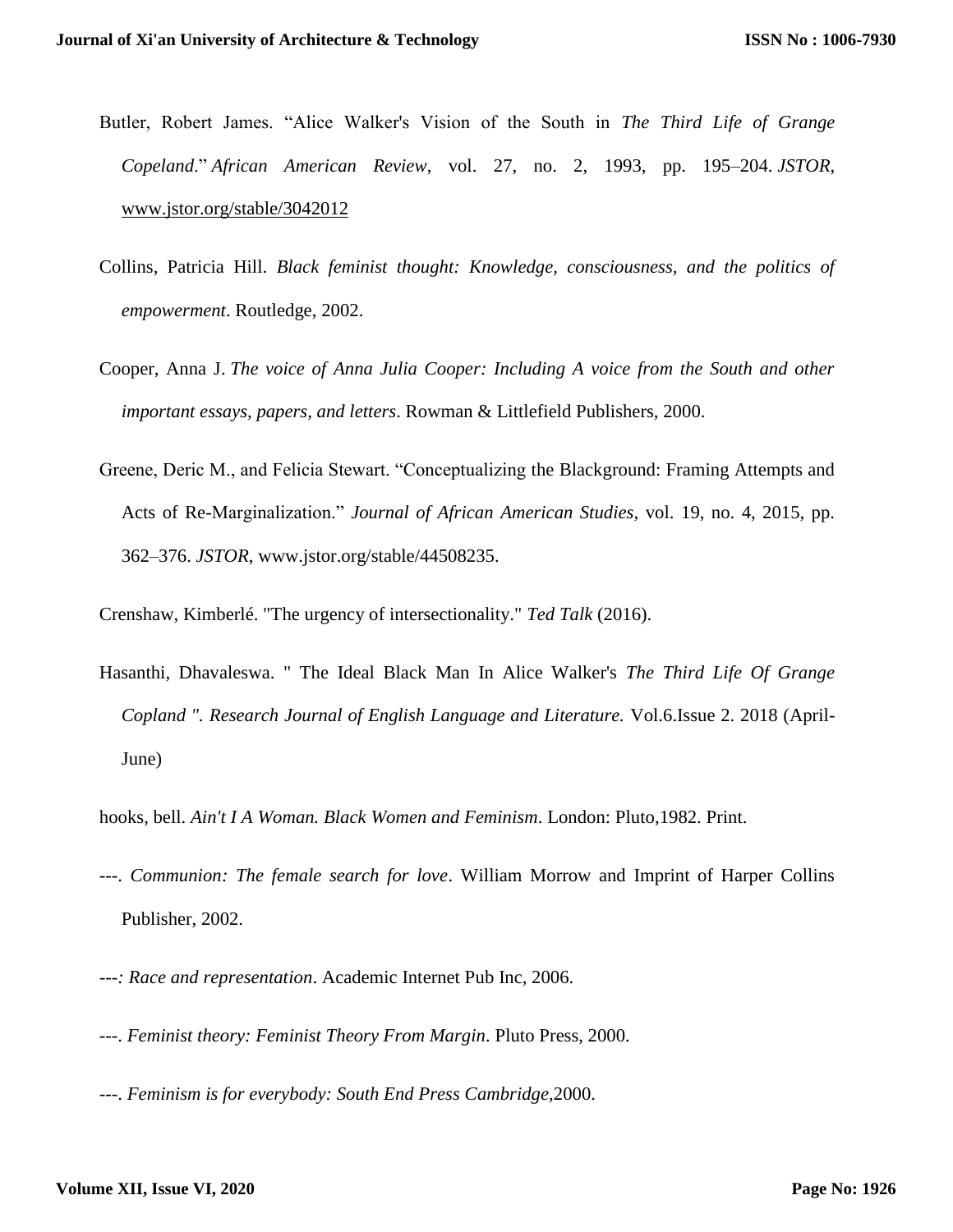Houten, Christina Van. bell hooks: Critical Regionalism, and the Politics of Ecological Returns.

*[Materialist Feminisms Against Neoliberalism](https://politicsandculture.org/issue/materialist-feminisms-against-neoliberalism/)*. 2014

- Lerner, Gerda. *The creation of patriarchy*. Vol. 1. Oxford University Press, USA, 1986.
- Lorde, Audre. "There is no hierarchy of oppressions." *Bulletin: Homophobia and education* 14.3/4 (1983): 9.
- John, O'Brien, ed., *Interviews with Black Writers*. New York, NY: Liver Wright, 1973.
- Medín Doce, María. "From Subaltern to Heroine: Sisterhood and Empowerment in Alice Walker's The Color Purple." (2018).
- Njee, Nyambura. "Share Cropping Blackness: White Supremacy and the Hyper-Consumption of Black Popular Cultures." *McNair Scholars Research Journal* 9.1 (2016): 10.
- OED Online, Oxford University Press, December 2018, www.oed.com/ view dictionary entry /Entry/ 11125. Accessed 23 February 2019.
- Park, Robert E. "Human migration and the marginal man." *American Journal of Sociology,* 33.6 (1928): 881-893.
- Quarles, Benjamin. *The Negro in the Making of America*.3rd Ed. New York: Touchstone. 1989.
- Sedehi, Kamelia, Rosli Talif, Wan Roselezam Wan Yahya and Hardev Kaur. "Melancholic Mem in the Third Life of Grange Copland" *Pertanika Journal of Social Sciences & Humanities* 23.4 967 – 978 (2015).http://www. pertanika.upm.edu.my/
- Sharma, Shalini. "Locating Self In Alice Walker's The Third Life Of Grange Copeland". *International Journal of Humanities and Social Science Invention.* Vol. 7 Iss. 04, 2018 PP.54-57.
- Smith, Althea, and Abigail J. Stewart. "Approaches to studying racism and sexism in Black women's lives." *Journal of Social Issues* 39.3 (1983): 1-15.
- Walker, Alice. *In Search of Our Mothers' Gardens:* Womanist Prose. From an Interview with John O'Brien (San Diego: Harcourt Brace Jovanovich, 1983) 256.
- Walker, Alice. *Meridian*. Open Road Media, 2011.
- ---. *In Search of Our Mothers' Gardens: Womanist Prose*. London: 2005
- ---. "The Black Writer and the Southern Experience." *In Search of Our Mothers' Gardens* (1983): 21.
- ---. The Third Life of Grange Copeland. New York: Harcourt, 1970.